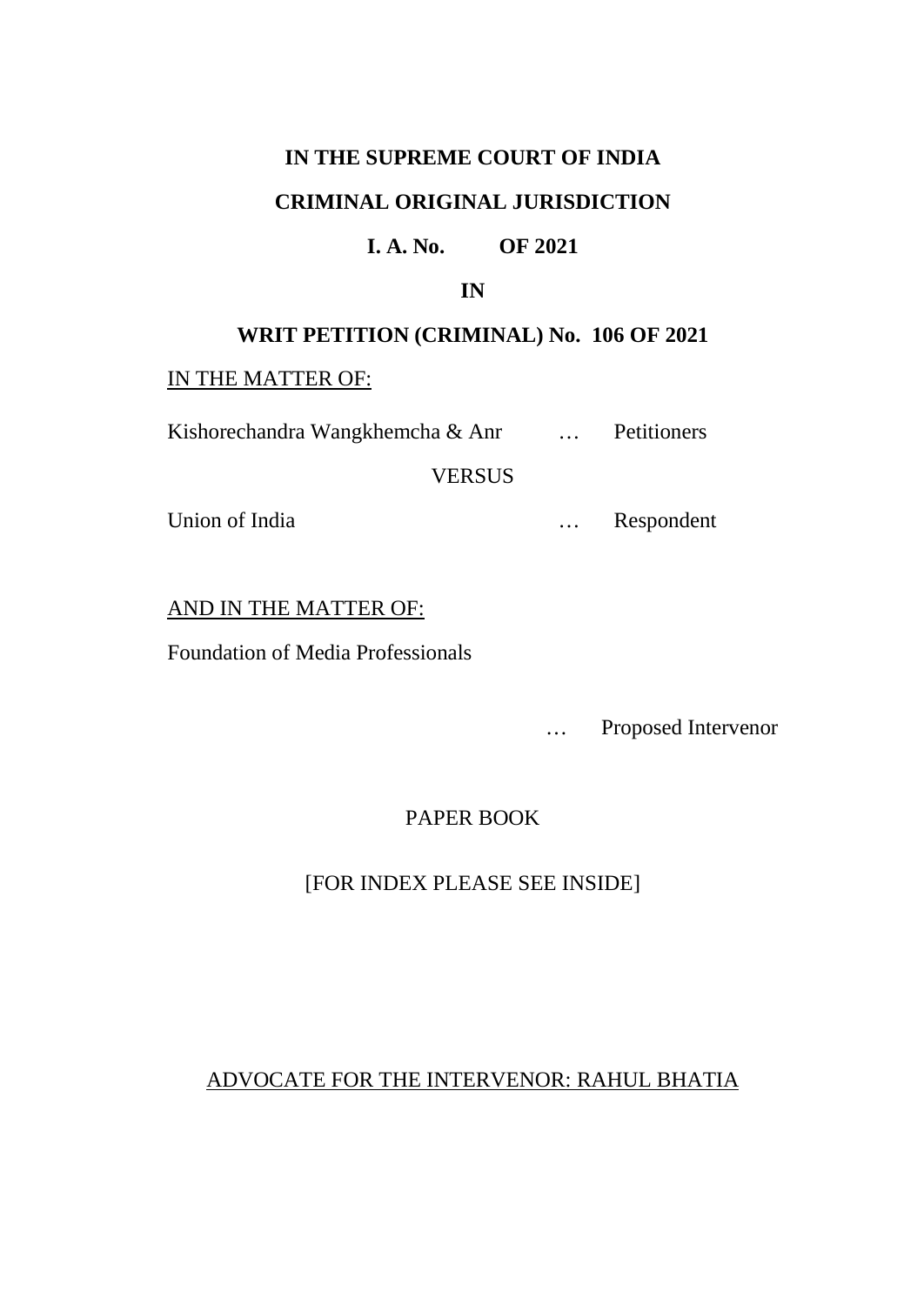# INDEX

| S.  | Particulars                                              | Page     |
|-----|----------------------------------------------------------|----------|
| No. |                                                          | No.      |
| 1.  | Application for Intervention                             | $1 - 35$ |
| 2.  | Annexure-A:                                              | 36-54    |
|     | Copy of the MOA of the Intervenor Society                |          |
| 3.  | Annexure-B:                                              | 55       |
|     | Copy of the Aurhorization letter to file the application |          |
| 4.  | Annexure-C:                                              | 56-88    |
|     | copy of the report released by Free Speech Collective    |          |
|     | entitled "Behind Bars- Arrest and Detention of           |          |
|     | Journalists in India"                                    |          |
|     | Vakalatnama                                              | gο       |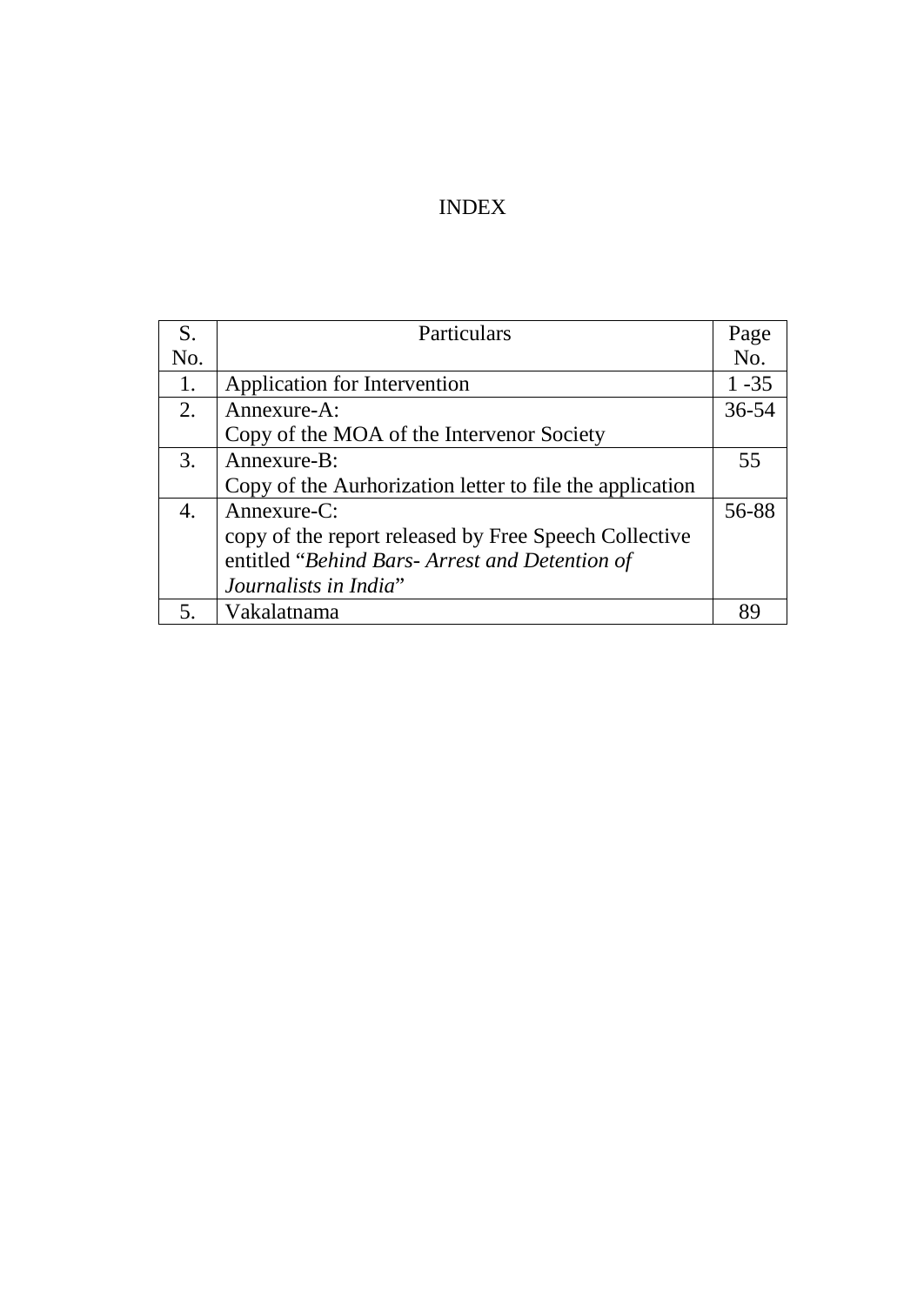# **IN THE SUPREME COURT OF INDIA CRIMINAL ORIGINAL JURISDICTION**

#### **I. A. No. OF 2021**

**IN**

#### **WRIT PETITION (CRIMINAL) No. 106 OF 2021**

#### IN THE MATTER OF:

Kishorechandra Wangkhemcha & Anr [11]. Petitioners

**VERSUS** 

Union of India … Respondent

#### AND IN THE MATTER OF:

… Proposed Intervenor

### APPLICATION FOR INTERVENTION

To

The Hon'ble Chief Justice of India and His Companion Judges of the Supreme Court of India The humble application of the applicant above named

### MOST RESPECTFULLY SHEWETH:

1. The captioned Writ Petition has been filed challenging the constitutionality of section 124 A of the Indian Penal Code,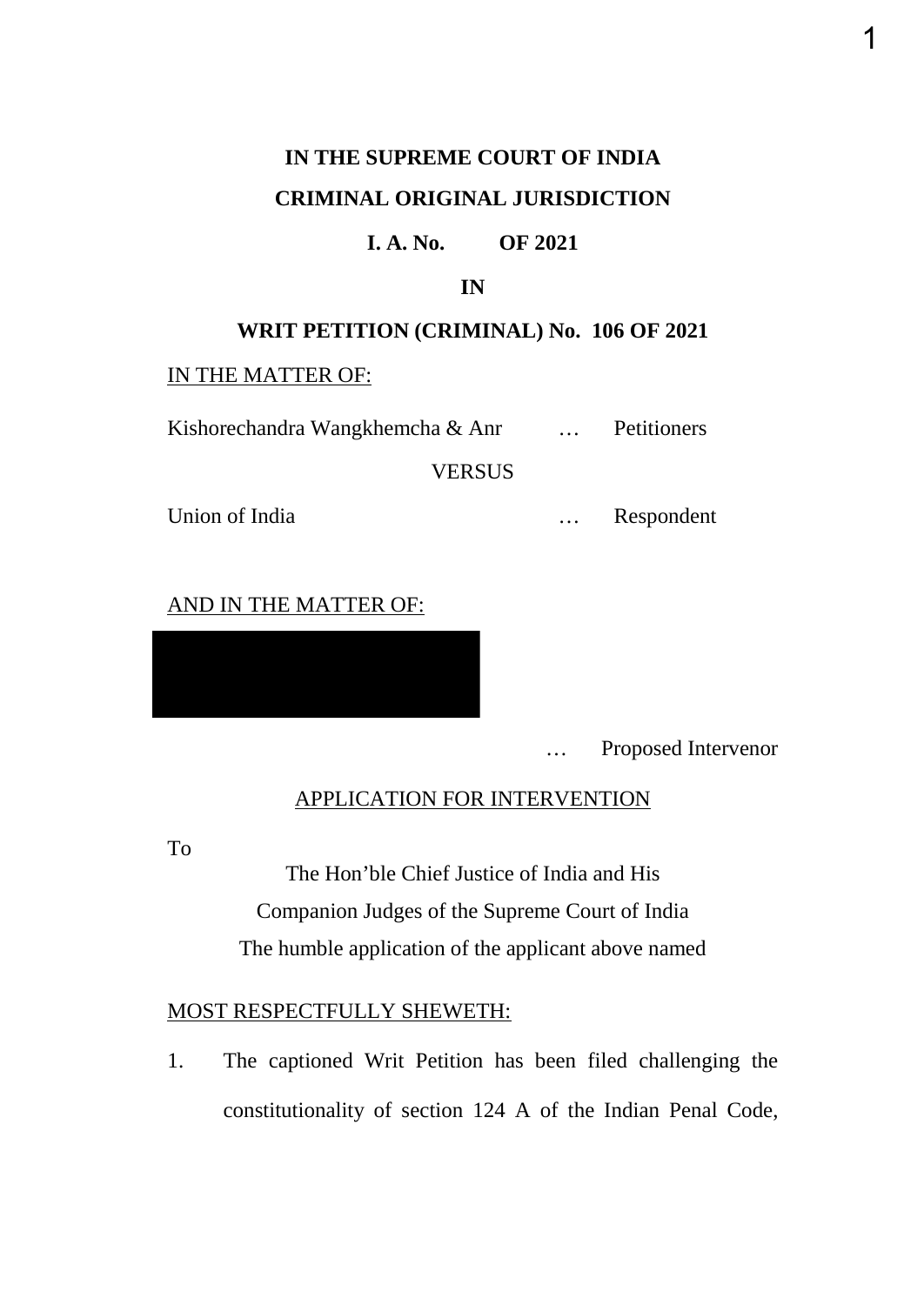1860 ("**Code**"), encapsulating the crime of sedition, as has been preserved since the colonial era. The Petitioners contend that the crime of sedition is outdated and obsolete, given the various enactments which pointedly punish any and all acts against the State. The Petitioners further contend that the crime of sedition does not amount to a reasonable restriction on the fundamental right of speech and expression under Article 19(1)(a) of the Constitution of India ("**Constitution**"), as it promotes a miscellany of frivolous cases against media professionals, ruthlessly curtailed in their employment.

2. It is submitted that Professor Vincent Blasi's opinion in his paper – 'The Pathological Perspective and the First Amendment, 85 COLUM. L. REV 449 (1985)' isapposite for consideration of the seminal question, involved in this writ petition, as to whether the offence of 'Sedition' ought to continue in the statute books of an independent sovereign democratic republic. Professor Blasi argues:

> "*Constitutions are designed to control, or at least influence, future events-political events, adjudicative*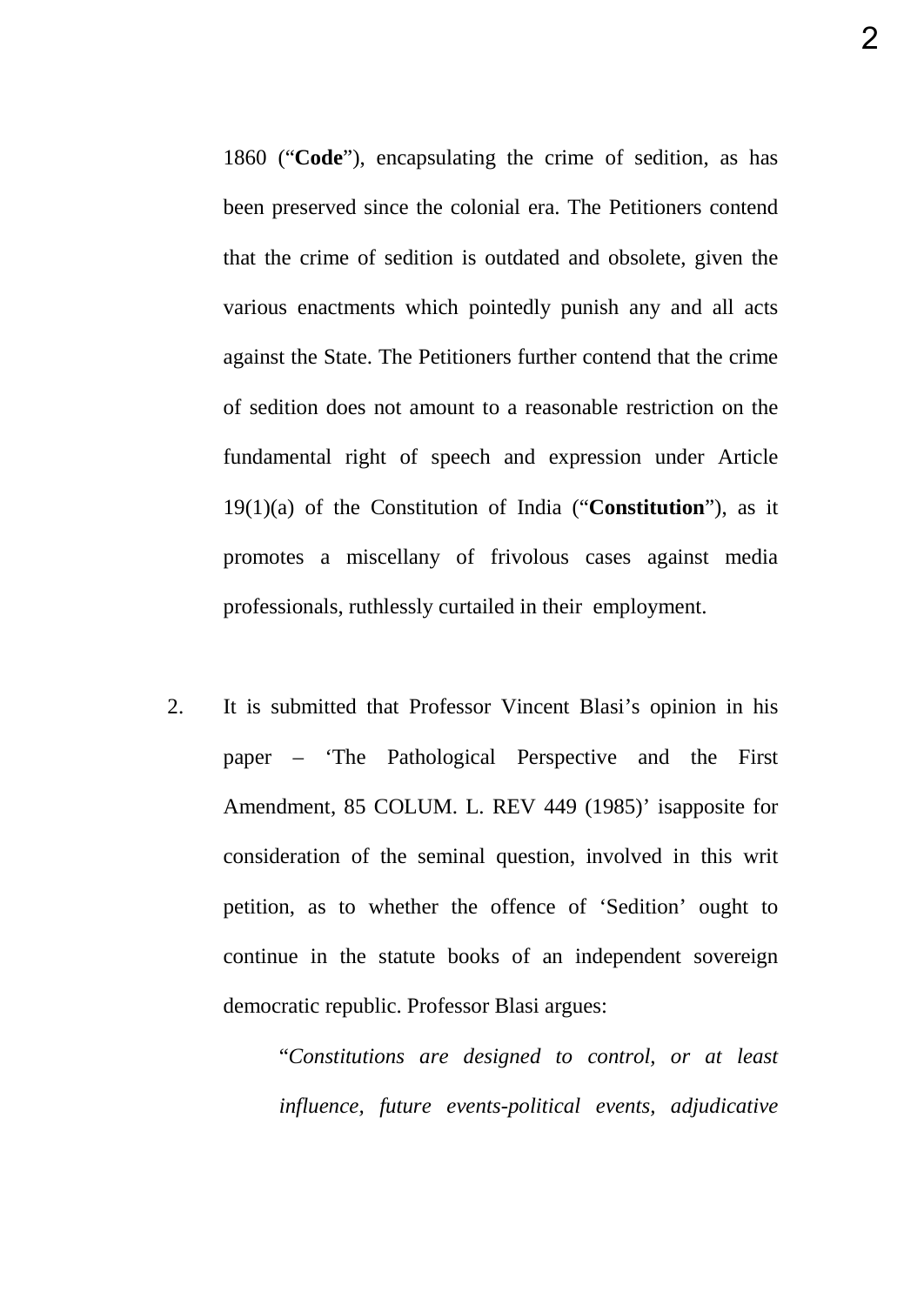*events, to some extent even interactions between private parties. Yet the future is unknowable, largely unpredictable, and inevitably variable. At any moment there exists a short-run future, a long-run future, and a future in between. The future is virtually certain to contain some progress, some regression, some stability, some volatility. How is a constitution supposed to operate upon this vast panoply?*

*…* 

*My thesis is that in adjudicating first amendment disputes and fashioning first amendment doctrines, courts ought to adopt what might be termed the pathological perspective. That is, the overriding objective at all times should be to equip the first amendment to do maximum service in those historical periods when intolerance of unorthodox ideas is most prevalent and when governments are most able and most likely to stifle dissent systematically. The first amendment, in other words, should be targeted for the worst of times."*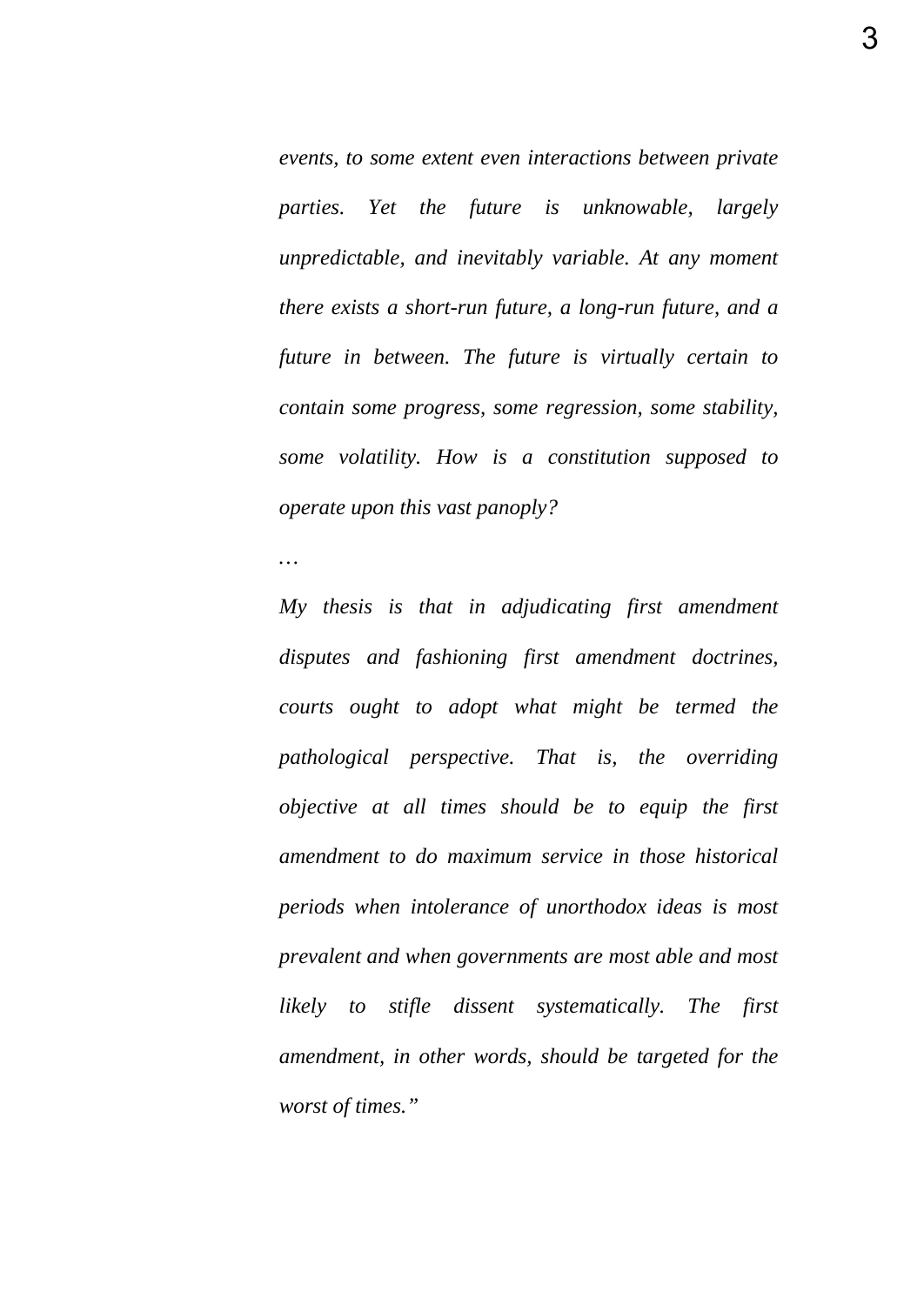3. The Applicant submits that the fundamental right to freedom of speech and expression is one of the most cherished Fundamental Rights as it guarantees the Media's right to free speech and expression in a democracy.

 "19. *Protection of certain rights regarding freedom of speech etc (1)All citizens shall have the right (a) to freedom of speech and expression;"* 

4. Fundamental Rights guaranteed under Article 19(1)(a) of the Constitution can only be restricted under the subject matters mentioned in Article 19(2) which sets out the permissible restrictions and states:

> "Art. 19*(2) Nothing in sub clause (a) of clause ( 1 ) shall affect the operation of any existing law, or prevent the State from making any law, in so far as such law imposes reasonable restrictions on the exercise of the right conferred by the said sub clause in the interests of the sovereignty and integrity of India, the security of the State, friendly relations with foreign States, public order, decency or morality or in relation to contempt of court, defamation or incitement to an offence."*

5. It is a settled position of law that the provisions of Article 19(2) of the Constitution of India deserve to be construed strictly so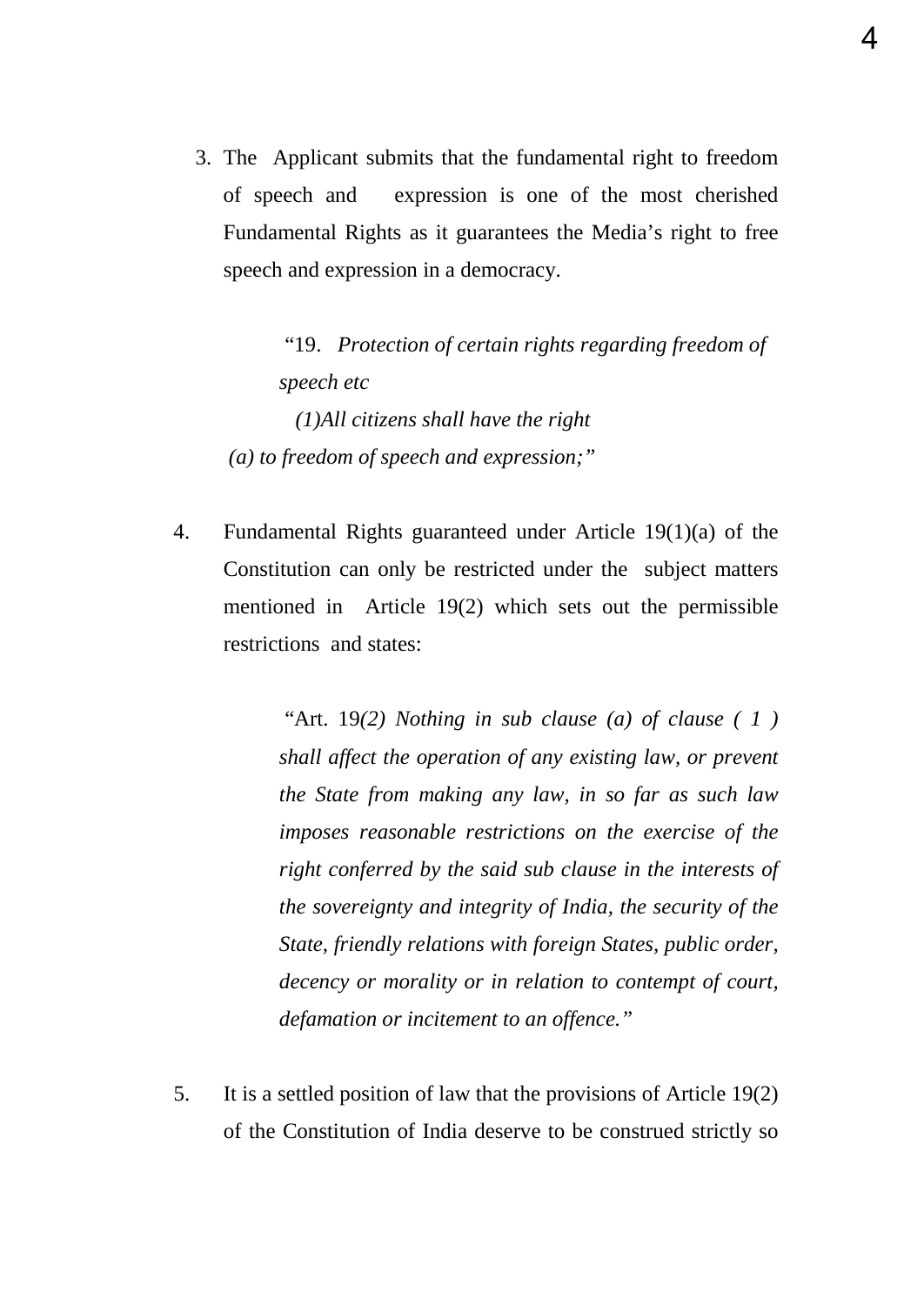as to ensure enjoyment of Freedom of Speech and Expression as a Fundamental Right guaranteed under Article 19(1)(a) of the Constitution of India.

- 6. A very brief conspectus of some relevant decisions of the Hon'ble Supreme Court on the fundamental right to freedom of speech and expression are given below:
	- a. In *Bennett Coleman & Co. versus Union of India (1972) 2 SCC 788,* the Hon'ble Court held that intellectual advances made by civilisation would have been impossible without freedom of speech and expression and at any rate, political democracy is based on the assumption that such freedom must be jealously guarded. In the above matter the Hon'ble Court, inter alia, opined that:-

*"……Freedom of the Press is the Ark of the Covenant of Democracy because public criticism is essential to the working, of its institutions. Never has criticism been more necessary than today, when the weapons of propaganda are so strong and so Subtle. But, like other liberties, this also must be limited."*

b. In *Express Newspapers Pvt. Ltd. & Ors. versus Union of India & Ors (1986) 1 SCC 133,*Hon'ble Supreme Court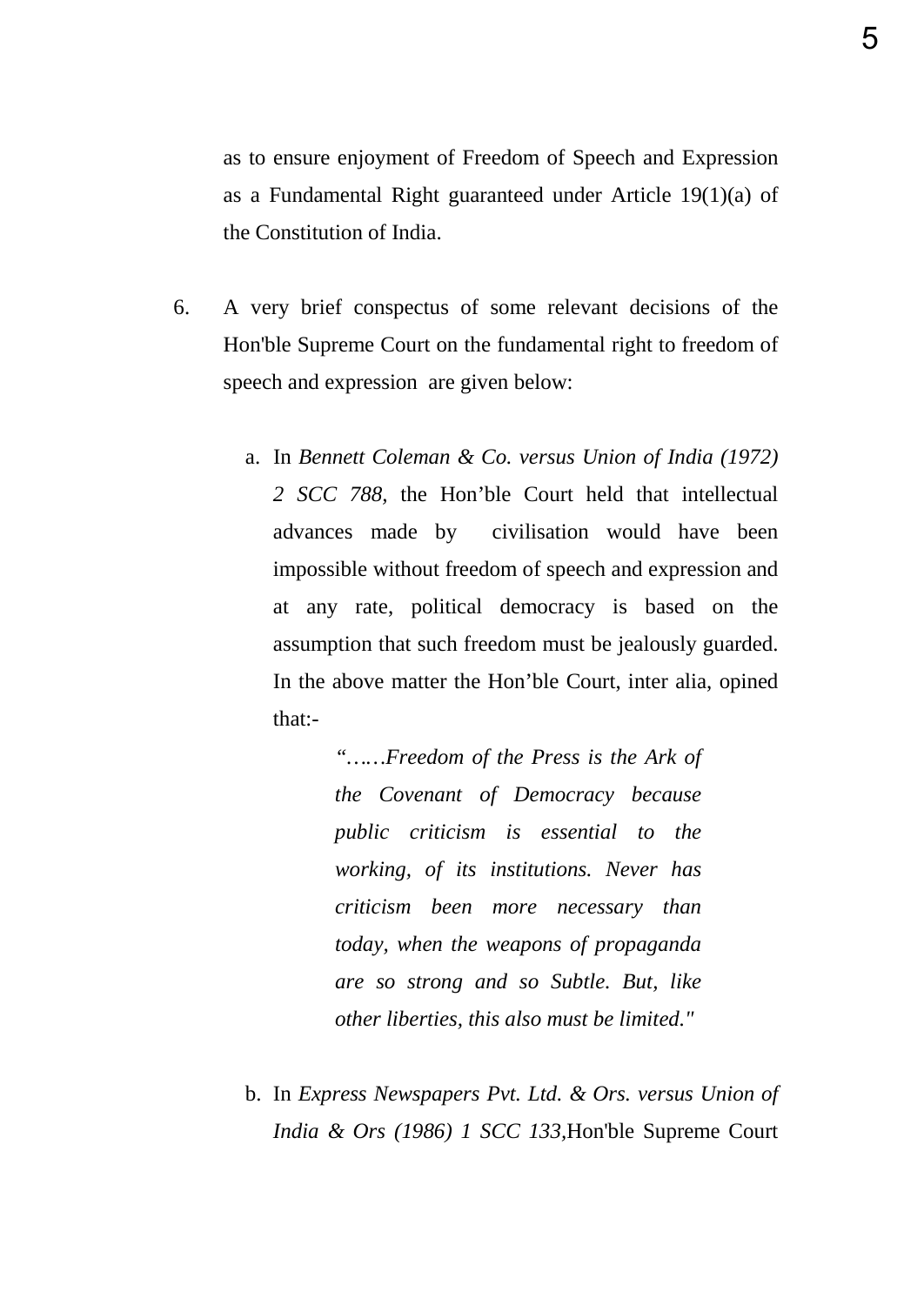observed that:-

 *"……..Democracy relies on the freedom of the press. It is the inalienable right of everyone to comment freely upon any matter of public importance. This right is one of the pillars of individual liberty-freedom of speech, which our Court has always unfailingly guarded."*

c. In *Sakal Papers Pvt. Ltd. & Ors. versus Union of India & Ors. AIR 1962 SC 305,* the Hon'ble Supreme Court observed that:-

*"……….The right to freedom of speech and expression is an individual right guaranteed to every citizen by Article 19(1)(a) of the Constitution. There is nothing in clause (2) of Article 19 which permits the State to abridge this right on the ground of conferring benefits upon the public in general or upon a section of the public. It is not open to the State to curtail, or infringe the freedom of speech of one for promoting the general welfare of a section or a group of people unless its action could be justified under a law competent under clause*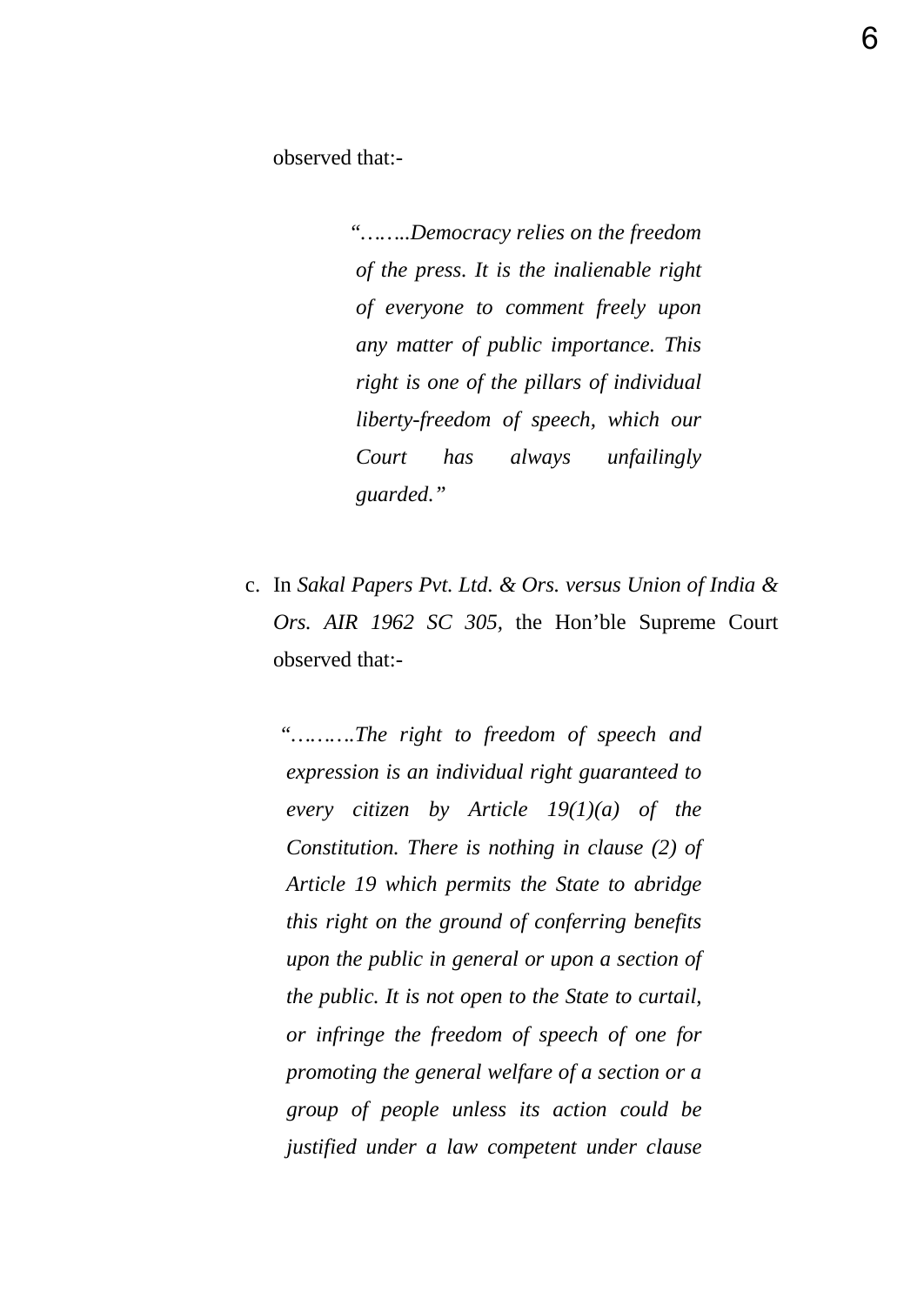*(2) of Article 1."*

d. *In Bennett Coleman & Co. versus Union of India (supra***),** the Court indicated that the extent of permissible limitations on this freedom are indicated by the fundamental law of the land itself viz. Art 19(2) of the Constitution. It was laid down that permissible restrictions on any fundamental right guaranteed under Part III of the Constitution have to be imposed by a duly enacted law and must not be excessive i.e., they must not go beyond what is necessary to achieve the object of the law under which they are sought to be imposed.

e. In *LIC versus. Manubhai Shah (1992) 3 SCC 637,* the Hon'ble Supreme Court observed:-

> "……….Therefore, in any set-up, more so in a democratic set-up like ours, dissemination of news and views for popular *consumption is a must and any attempt to deny the same must be frowned upon unless it falls within the mischief of Article 19(2) of the Constitution"* . The Hon'ble Court went on to state that *"But since permissible restrictions, albeit reasonable, are all the same restrictions on the exercise of the fundamental right under Article 19(1)(a), such restrictions are bound to be viewed as anathema, in that, they are in the nature of*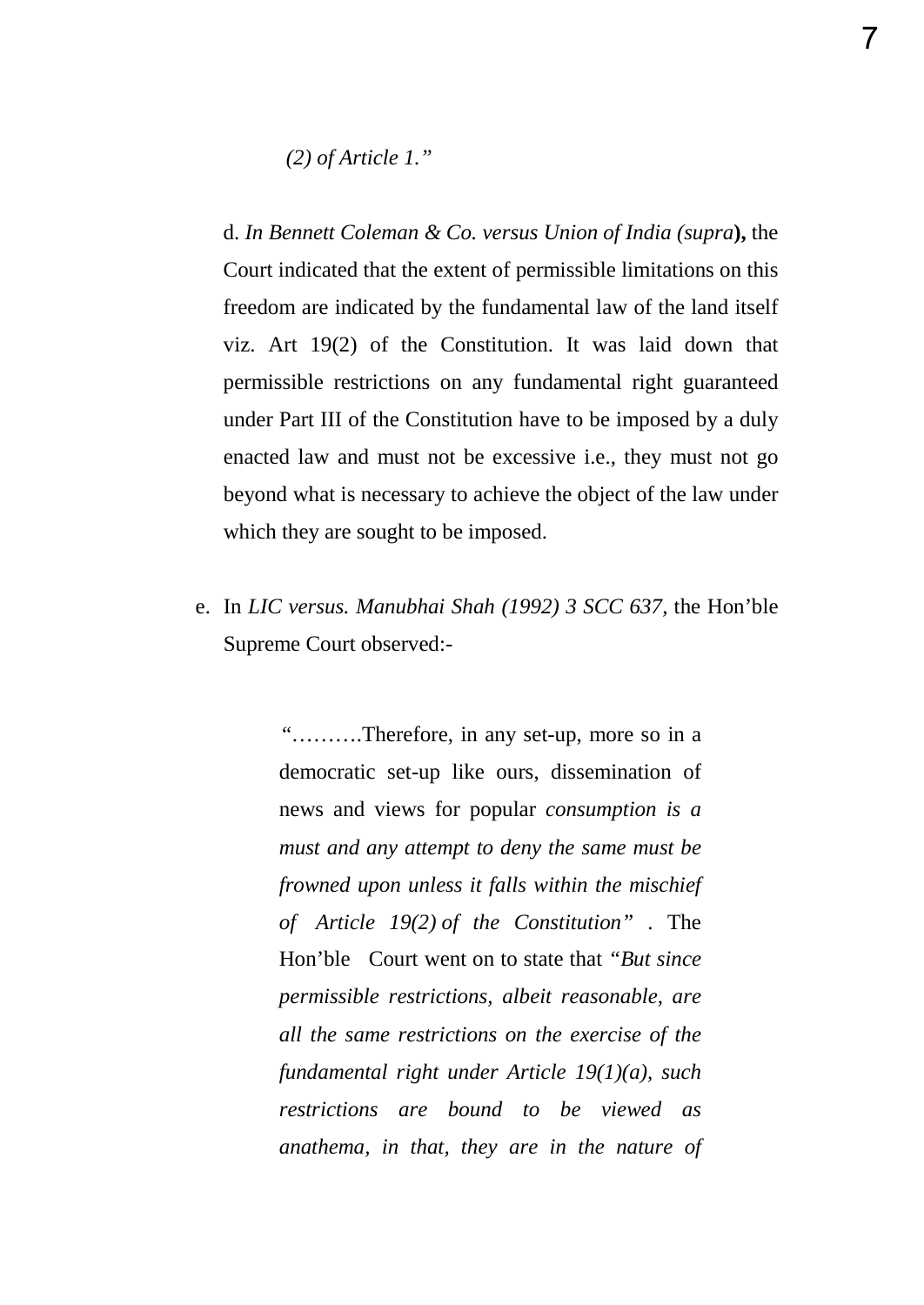*curbs or limitations on the exercise of the right and are, therefore, bound to be viewed with suspicion, thereby throwing a heavy burden on the authorities that seek to impose them. The burden would, therefore, heavily lie on the authorities that seek to impose them to show that the restrictions are reasonable and permissible in law."*

**f.** The Hon'ble Supreme Court in its judgement in *Shreya Singhal vs Union of India (2015)5 SCC 1*observed that Section 66A creates an offence which is vague and overbroad, and, therefore, unconstitutional under Article 19(1)(a) and not saved by Article 19(2). The Hon'ble Supreme Court observed that:

> *"…………..Section 66A purports to authorize the imposition of restrictions on the fundamental right contained in Article 19(1)(a) in language wide enough to cover restrictions both within and without the limits of constitutionally permissible legislative action."*

The said judgementsre-emphasized and re-enforced the cardinal principle that the restrictions on the exercise of rights under Article 19(1)(a) can only be strictly in accordance with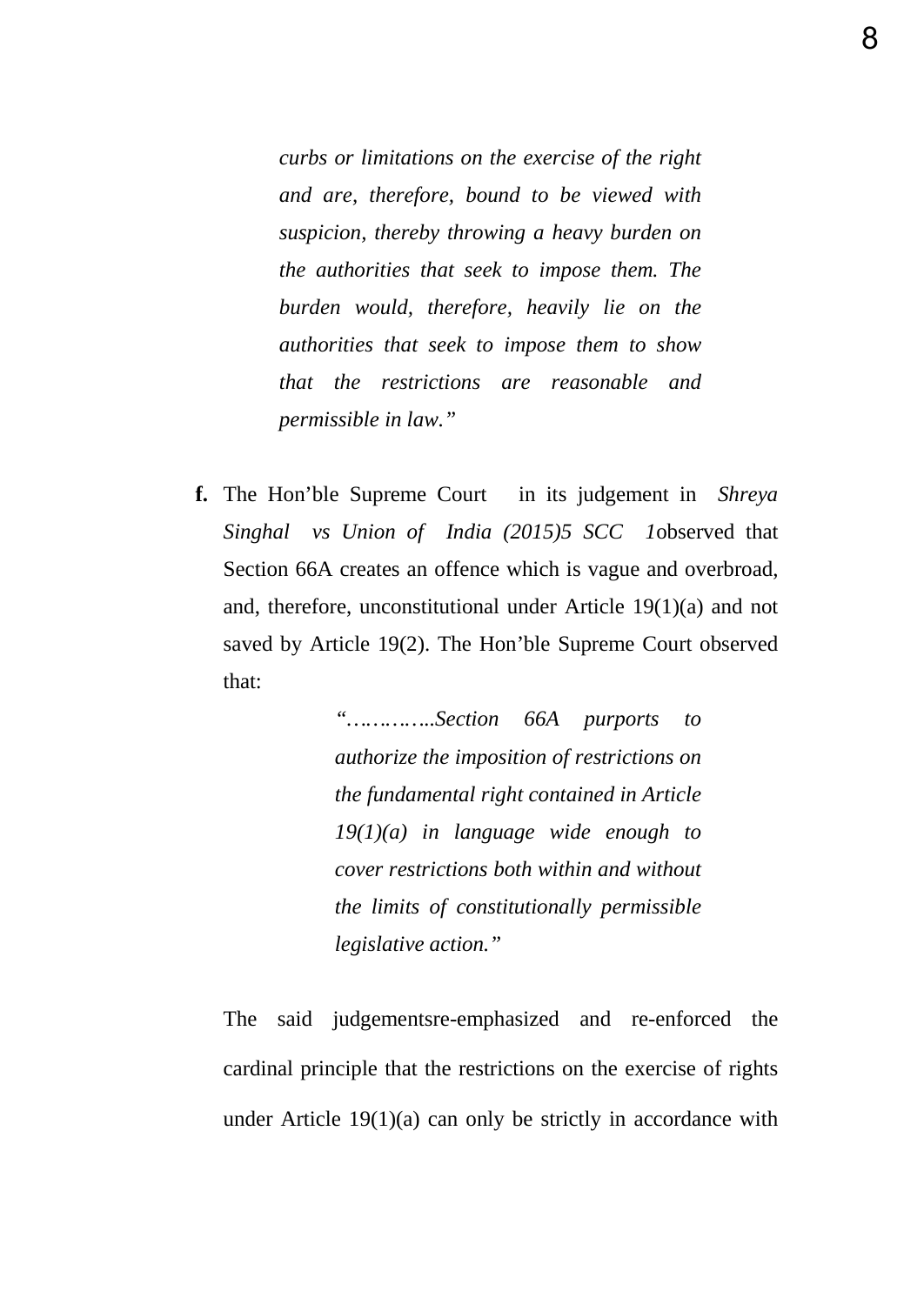the principles of Article 19(2) and thwarted the attempt to expand the scope of Article 19(2) and going beyond the jurisdiction to impose restriction as envisaged under the said provision.

A perusal of Article 19 (2) reveals that any legislation which restricts the freedom of speech and expression guaranteed under Article 19(1) (a) must: (i) be *reasonable; (*ii) have a rational nexus with the limited objectives/grounds provided for in Article 19 (2), namely sovereignty and integrity of India, the security of the State, friendly relations with foreign States, public order, decency or morality or in relation to contempt of court, defamation or incitement to an offence.

7. The Applicant submits that India acceded to the ICCPR in 1979. Article 19 of the Covenant reads as follows:

*"(1) Everyone shall have the right to hold opinions without interference;*

*(2) Everyone shall have the right to freedom of expression, this right shall include freedom to seek, receive and impart information and ideas of all kinds, regardless of frontiers,*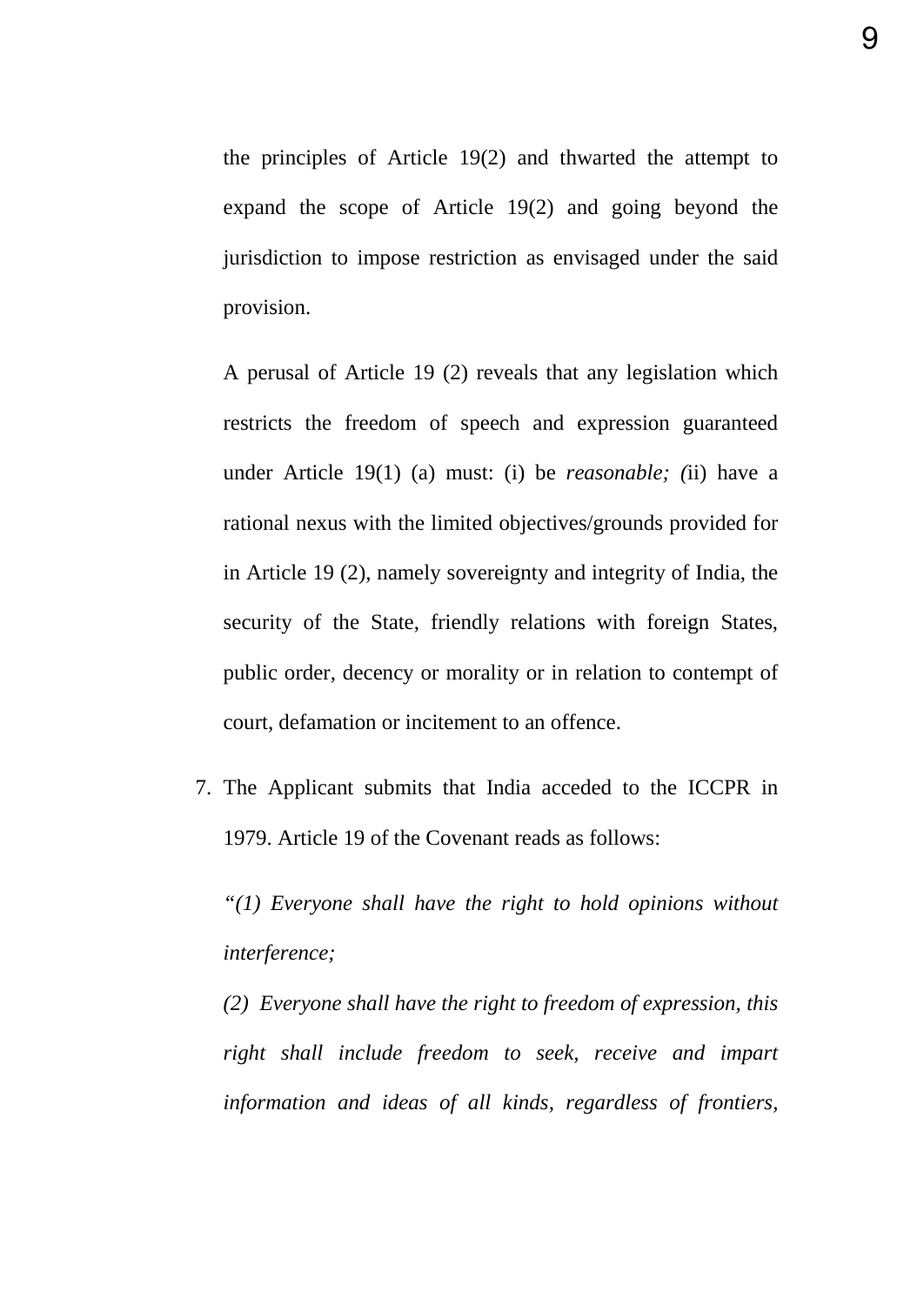*either orally, in writing or in print, in the form of art or through any other media of his choice."*

8. It is most humbly submitted that these are times when the internet has not only completely revolutionized the modes of communication, but also the equipped nation states to exercise control overthe minutest of actions, thoughts and speech of their citizens. Therefore, it is most humbly submitted and urged that this Hon'ble Court should adopt the 'pathological perspective' when considering this all-important question involved in the present writ petition.

# I. **BACKGROUND OF THE INTERVENOR**

9. The Applicant society, Foundation for Media Professionals, is a not-for-profit society, set up on 25.04.2008, bearing registration number S62029/2008, under the Societies Registration Act, 1860 established with the objective of defending and expanding freedom of the press. To fulfil its objective, the Applicant society provides inputs on legislation on matters affecting the new media either directly or indirectly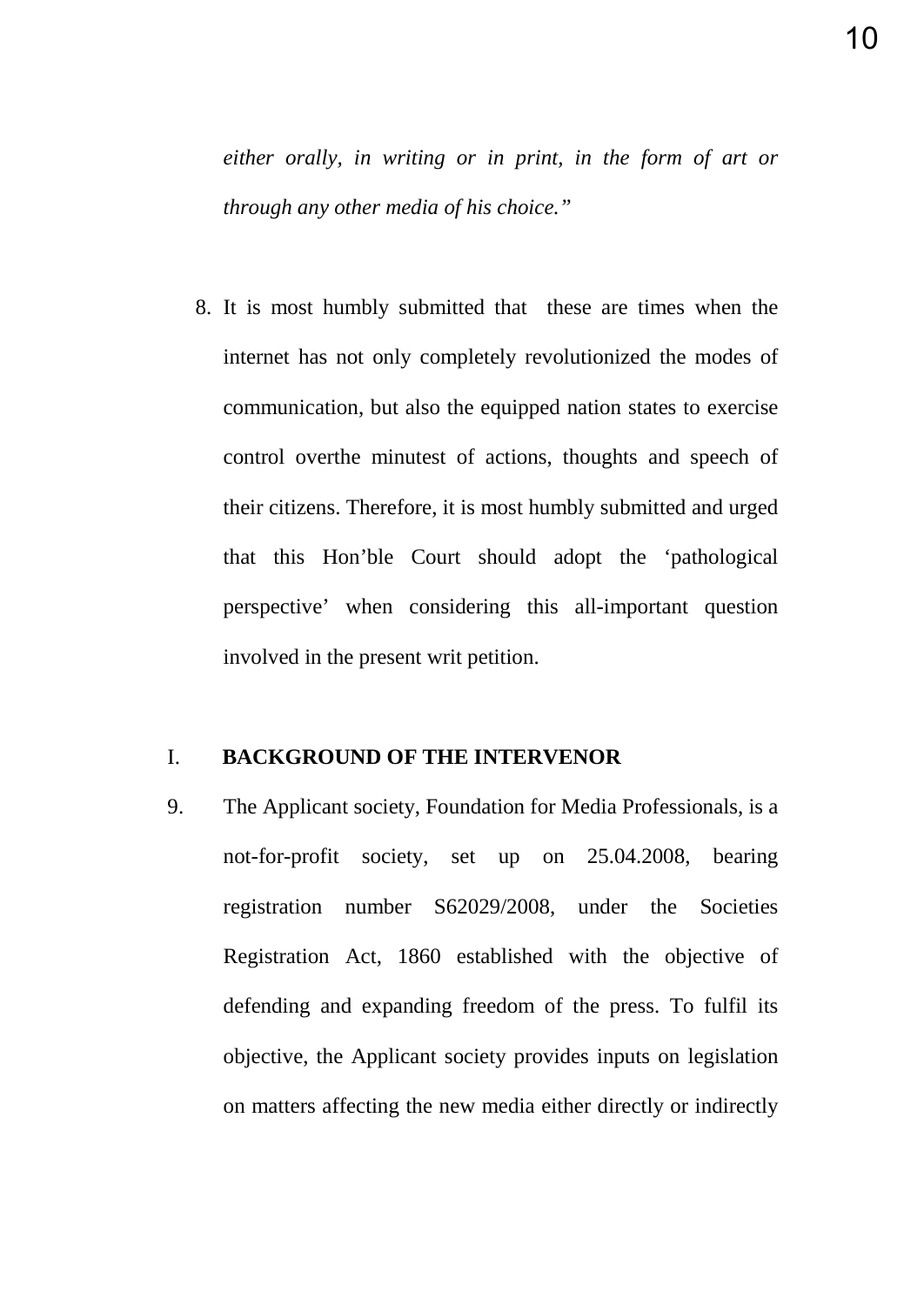and makes appropriate representations to the Parliament and other institutions and organisations at all levels of government and public life.

10. As an organization committed to protecting the freedom of speech and expression and the rights ofall journalists, the Applicantsociety has, over the years, preferred a medley of cases against any and all actions which hinder free exercise of the fundamental right protected under Article 19(1)(a) of the Constitution of India, being that of freedom of speech and expression. Notably, the Applicant society had previously before this Hon'ble Court challenged criminalization of the defamation under the Indian Penal Code[IPC] as being violative of the fundamental rights of journalists [*Foundation of Media Professionals vs Union of India (2015) 9 SCC 252*]. Further, the Applicant society had spearheaded the litigations against shutdown of media and communications in Jammu and Kashmir in 2019 and 2020 [*Anuradha Bhasin v. Union of India, (2020) 3 SCC 637; Foundation of Media Professionals vs State (UT of J&K) (2020) 5 SCC 746*], and also was heard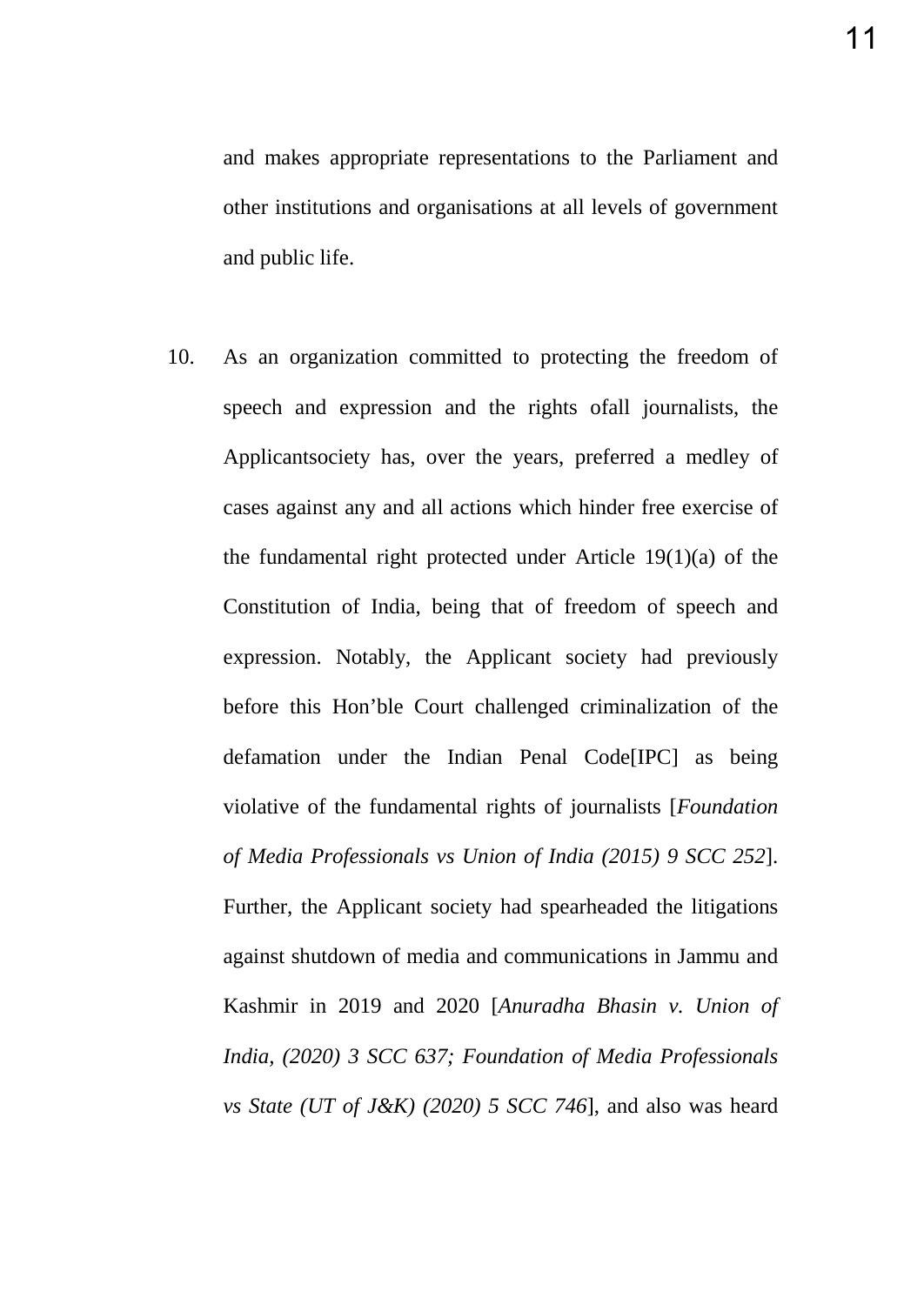by the Constitutional Bench of this Hon'ble Court as intervenors in the "Media Guidelines Case" [*Sahara India Real Estate Corp. Ltd. Vs. Securities & Exchange Board of India (2012) 10 SCC 603].*

11. The Petitioner society's founder members include eminent journalists, namely, Amitabh Thakur, Aniruddha Bahal, Ashutosh, Madhu Trehan, Manoj Mitta, S. Srinivasan, Sanjay Pugalia, Sanjay Salil, Shashi Shekhar, Vineet Narain, and Vivian Fernandes who come from the field of both print and electronic media journalism.

True copy of the Memorandum of Association and rules and regulations of the Petitioner is annexed hereto and marked as **ANNEXURE- A**. True copy of the Authorization to file this application is annexed hereto and marked as **ANNEXURE- B.** 

12. It is submitted that the Applicant Society's core objective is to protect the freedom of speech and expression, and as such the Applicant is vitally interested in the outcome of the instant Writ Petition. Therefore, the Applicant seeks leave of this Hon'ble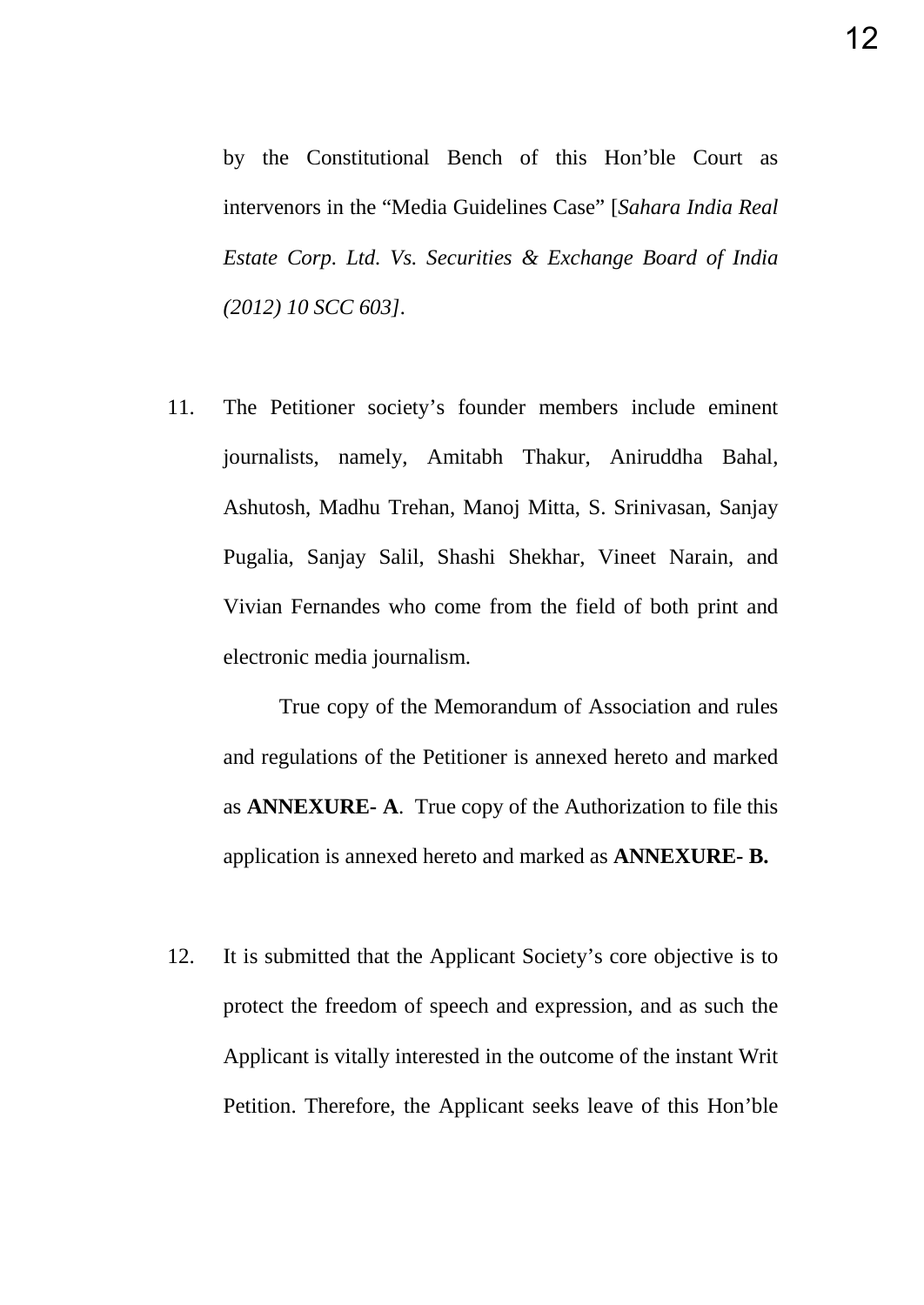Court to intervene in theinstant Writ Petition and make submissions.

#### II. **COLONIAL ORIGINS OF LAW ON SEDITION**

13. The crime of sedition was devised by Lord Macaulay in the Draft Penal Code, 1837, wherein the punishment proposed for sedition was life imprisonment. Lord Macaulay regarded offences against the State as one of the serious crimes, for which punishment must be imposed not only after the crime is committed. Lord Macaulay observes in the '*Report* on *Indian Penal Code*' that

> *"If the Governor-general in Council has the legal power to fix the punishment of a subject who should in the territories of the East India Company, conspire the death of the King, or levy war against the King, then the Governor-general in Council has the legal power to fix that punishment at a fine of one anna; and it is plain that a law which should fix such a fine as the only punishment or regicide and rebellion, would be a law*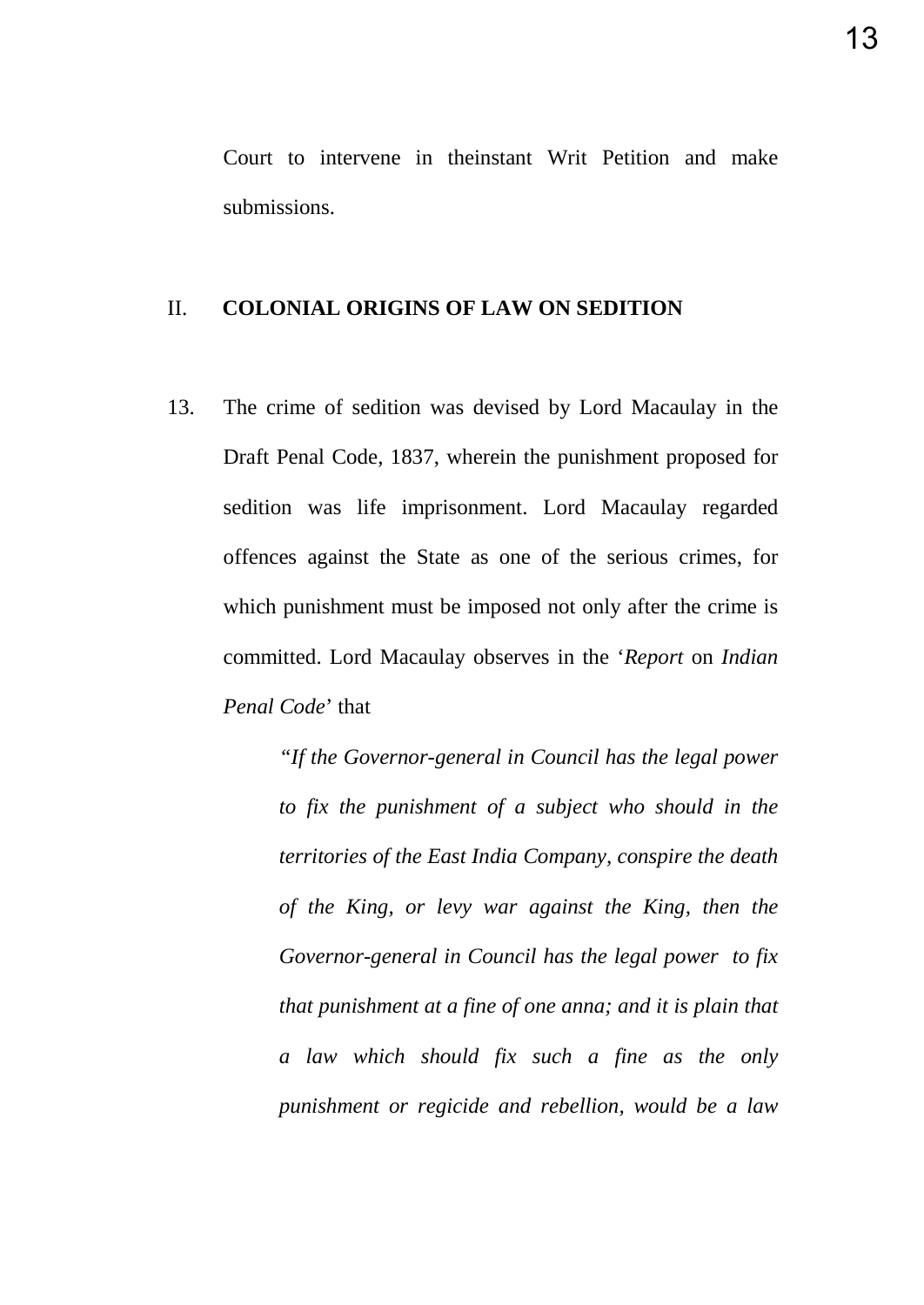*virtually absolving all subjects within the territories of the East India Company from their allegiance."* 

14. Lord Macaulay explains in his '*Report on Indian Penal Code*' that the abetment of crimes against State is put on a different footing than abetment of any other crime for the reason as extracted below:

> "*As the penal law is impotent against a successful rebel, it is consequently necessary that it should be made strong and sharp against the first beginning of rebellion, against treasonable designs which have been carried no farther than plots and preparations*"

15. It is notable that the provision of sedition (as section 113 of the Draft Penal Code, 1837) was not included in the IPC when it was enacted in 1860. The omission was rectified by Mr. James Stephen by way of an amendment in 1870, citing the reason that if section 124-A is not included under the IPC, the seditious expressions will be governed by the more severe common law of England.It is relevant that the inclusion of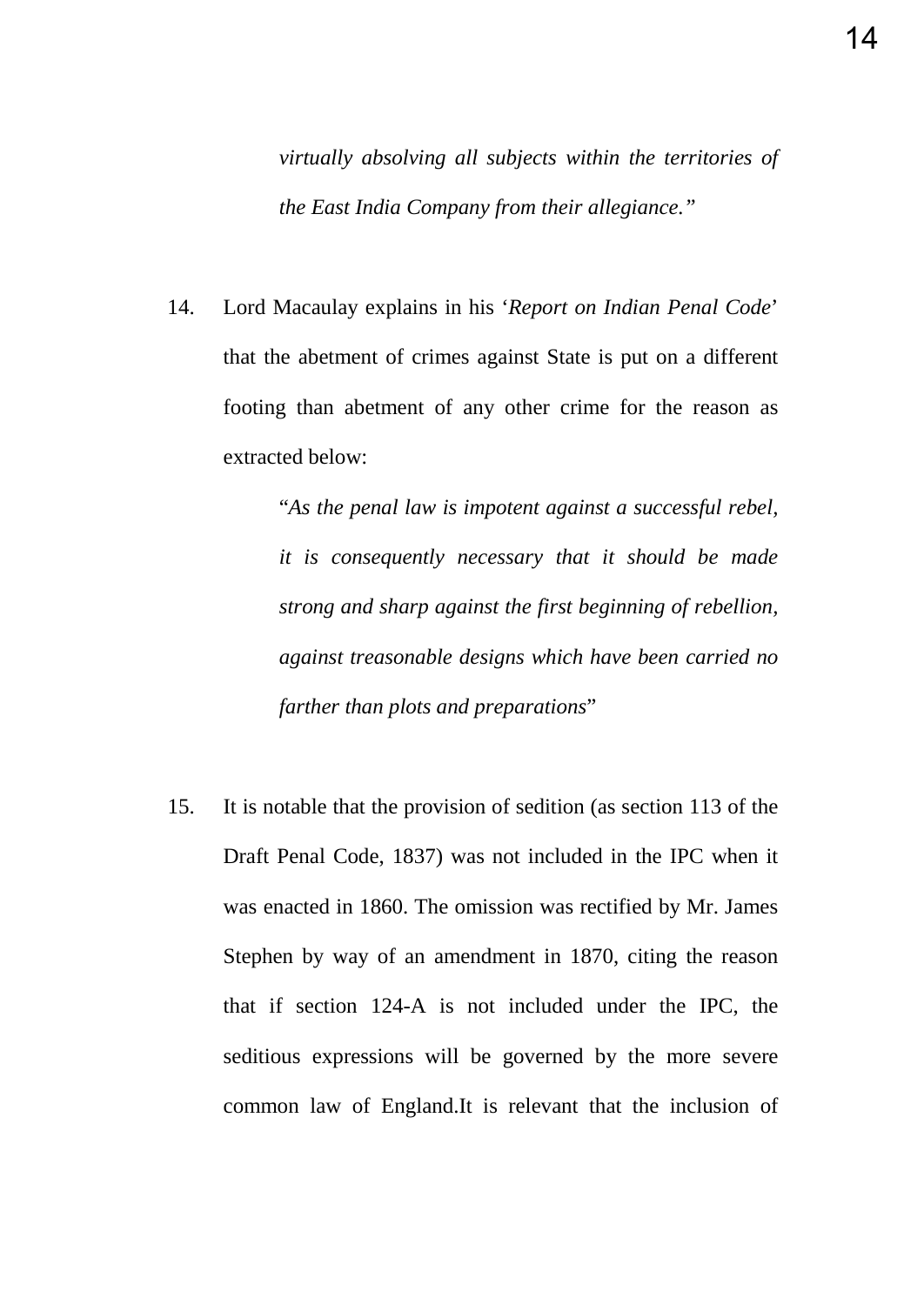16. The colonial era rulings on section 124-A of the IPC focused on the term 'disaffection' as contained in the provision, while interpreting the scope of the provision, explaining it to mean *inter alia* ill-will or dislike towards the government [*Queen Emperor v. Jogendur Chandra Bose (1892) 19 ILR Cal 35; Queen-Empress v. Ramchandra Narayan (1897) I.L.R. 22 Bom. 152; Queen Empress v. Amba Prasad (1898) ILR 20 All 55*]. It was established by the courts that an actual rebellion or mutiny or forcible resistance is not necessary for an act to constitute sedition. Therefore, the courts had accepted that this crime without the requirement of *mens rea* or a palpable measure of consequence is dependent only upon the temperament and irritability of the government. This was done in the context of a colonial Government whose sole intent was to crush the independence movement, and not out of democratic instincts.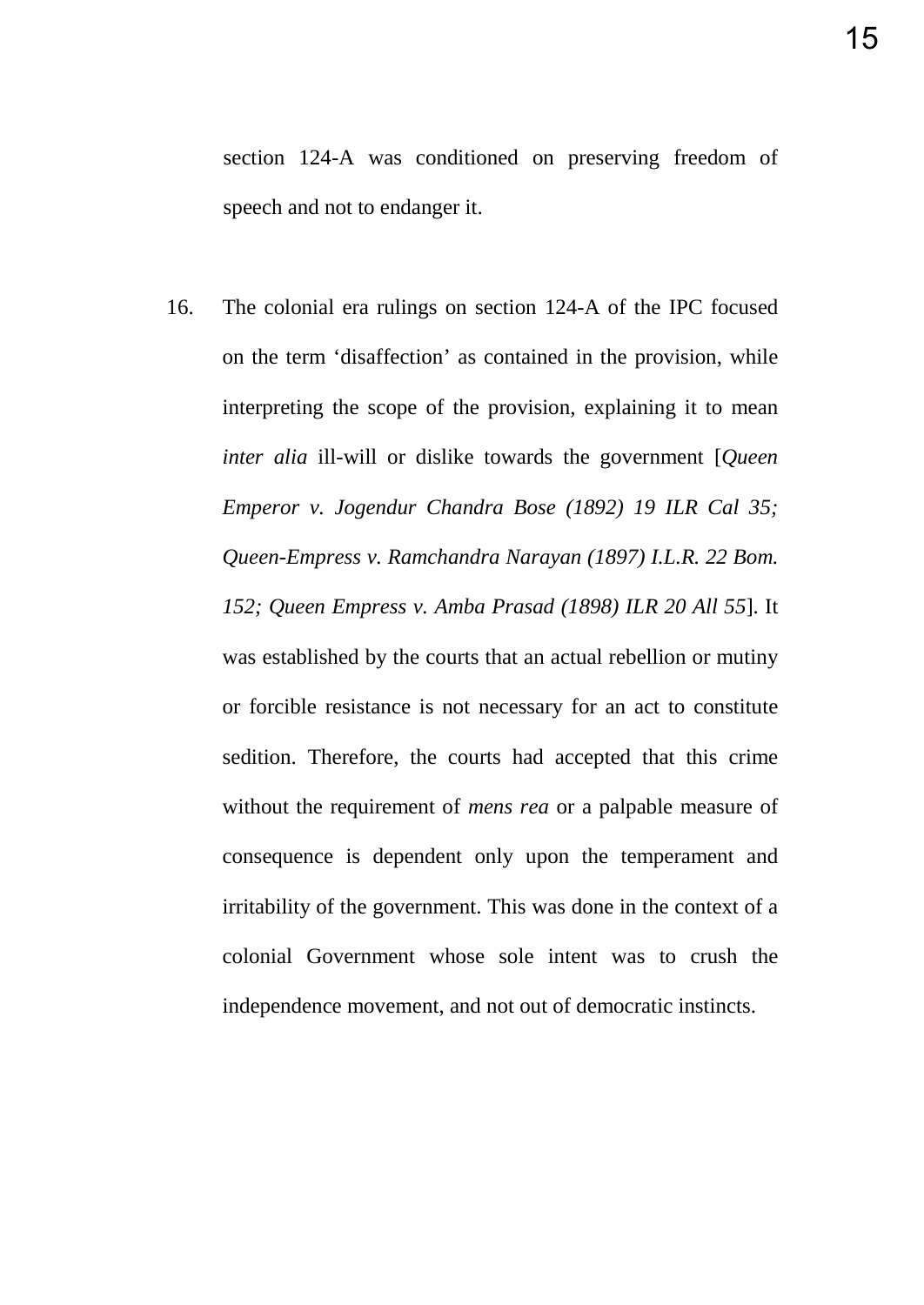- 17. The uncertain measure of what constitutes seditious speech
	- sparked a tussle between free speech and the law on sedition,which has been underway since the colonial era. In 1898, explanation III was inserted to the provision to clarify that fair criticism of the government shall not amount to sedition. The observations made by the Select Committee while inserting such provisions give an insight into the displeasure of the British in limiting the scope of the provision, which limited their powers to curtail rebellion.
- 18. The tendency of the British to ensure complete allegiance and compliance of the Indian citizens not only in action but also in thought, is blatantly evident from the evolution of the law on sedition. It is relevant to note, however, that the Indian courts have largely crusaded against regarding every unpleasant word as 'actionable' [*Kamal Krishna Sircar v. Emperor, AIR 1935 Cal 636*], championing the cause of the media. However, with the evolution of the internet-dependent society, it has become relevant more than ever, to scrutinize laws on sedition, particularly as such laws are instruments of the Government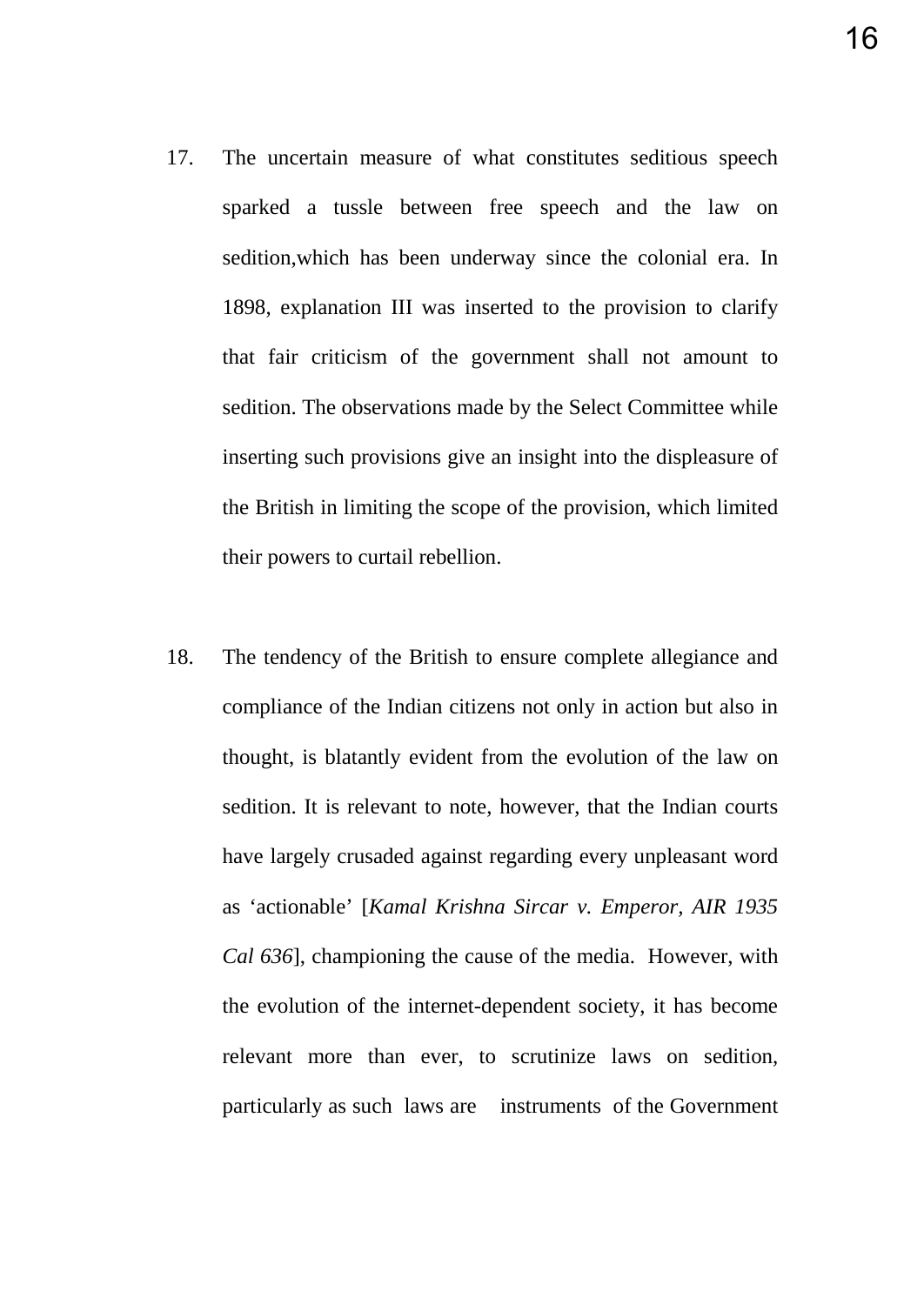for creating fear, coercion and harassment of journalists and media persons for revealing inconvenient truths.

# III. **DELIBERATIONS OF THE CONSTITUENT ASSEMBLY**

- 19. The Constituent Assembly was staunchly against restricting the freedom of speech and expression with sedition. In fact, the Constituent Assembly was unanimous in having the word 'sedition' deleted from the draft Constitution.
- 20. While opposing inclusion of sedition as a curtailment of freedom of speech and expression, Prof. K.T. Shah had observed as follows:

*"This Constitution, Sir, was drafted at a time when people were going through extraordinary stress and strain…* 

*…in the then prevailing goonda raj it was necessary to restrict some how the freedom of the individual… We have had no doubt the unfortunate experiences in which individuals moved by whatever sentiments had tried to*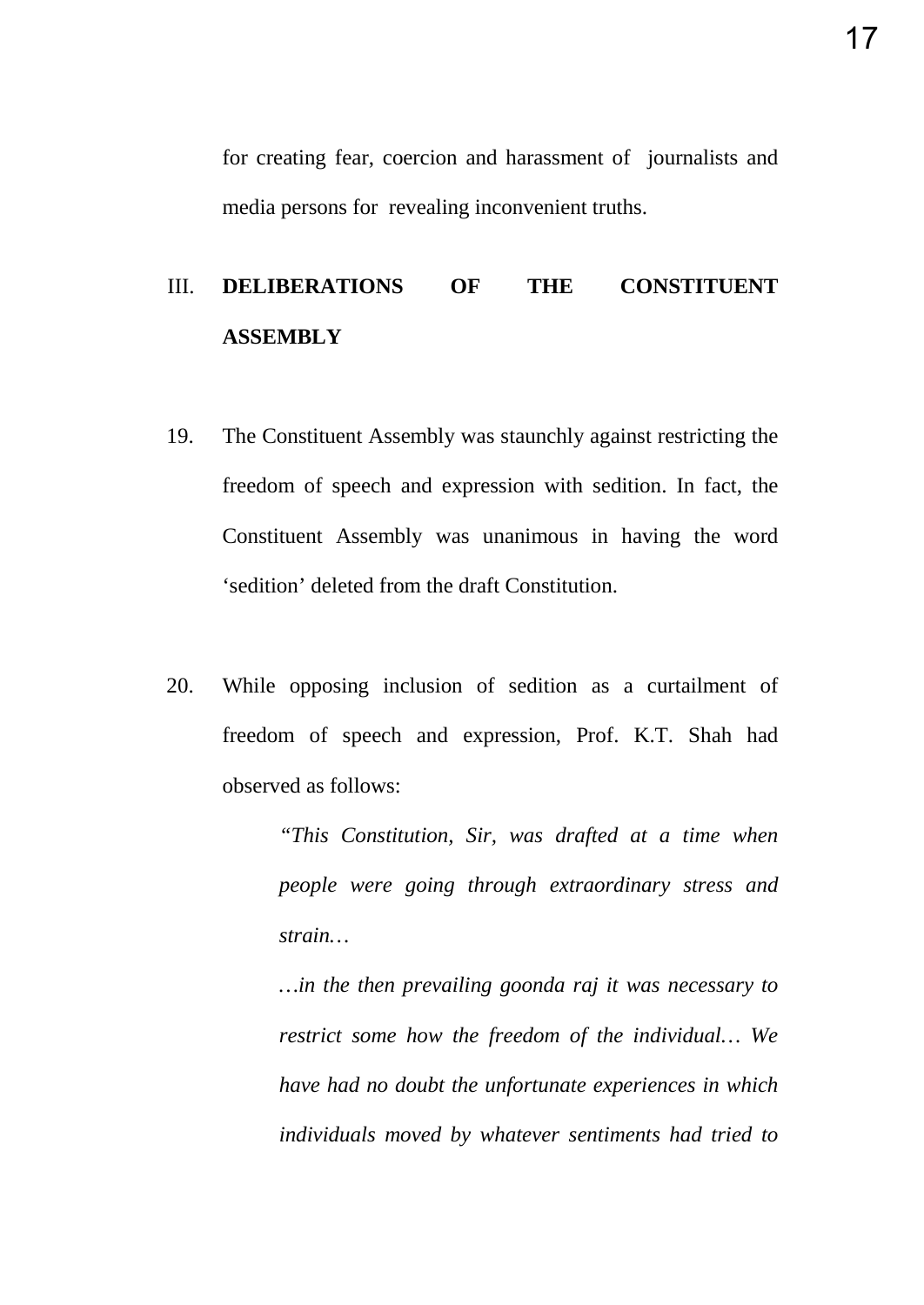*exert violence and do injury to their fellows which no civilised State can put up with. It was therefore at the time necessary that such individuals should be apprehended immediately…* 

*…Constitution should be framed, not for these abnormal situations, but normal situations and for reasonable people who it must be presumed will be normally law-abiding and not throw themselves entirely to the mercy of these goondas…*

*…We have in this Constitution as we have in many other Constitutions provisions relating to a state of emergency where the normal Constitution is suspended… But we must not, when framing a constitution, always assume that this is a state of emergency, and therefore omit to mention such fundamental things as civil liberties."*

21. There has been a marked change in the governmental structure and design since independence, and therefore, following the sentiments of Prof. K.T. Shah, it is submitted that our community is in dire need of transparency in the government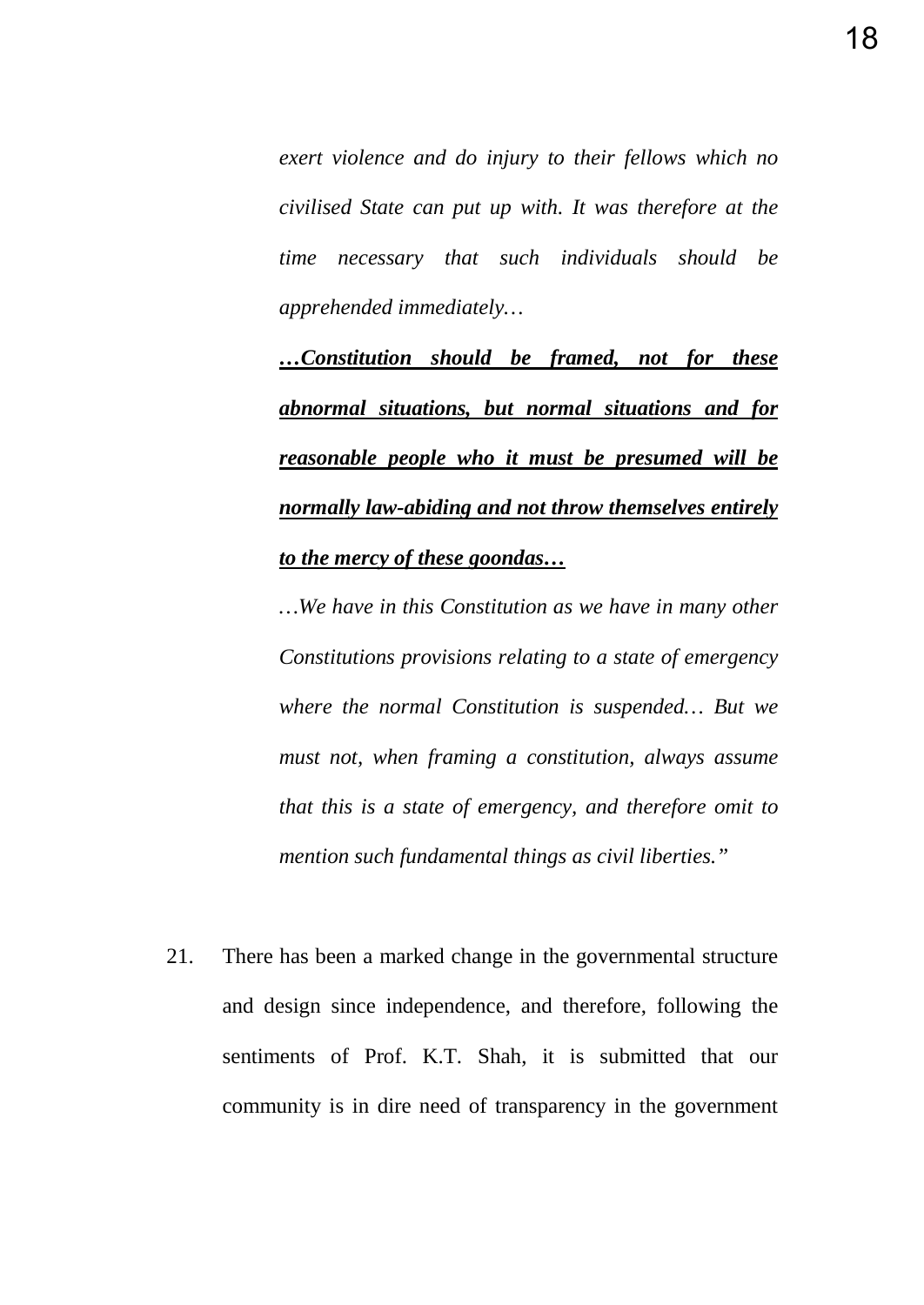and open dialogue on issues, which is the only way to promote further growth and development and to ensure that our society does not fall back on old patterns of intolerance. It is submitted that in the last decade, this Hon'ble Court has pronounced landmark judgments revolutionizing the Indian community and state of mind, by *inter alia* decriminalizing adultery, homosexuality, and recognizing the third gender. It is submitted that these pronouncements signify the evolution of our society as an independent nation rid of colonial-era mindsets about curtailment of free speech and expression.

22. In this context, it is also relevant to note the statements of Mr. K.M. Munshi on omission of the word 'sedition' from the Constitution:

> *"…public opinion has changed considerably since and now that we have a democratic Government a line must be drawn between criticism of Government which should be welcome and incitement which would undermine the security or order on which civilized life is based, or which is calculated to overthrow the State. Therefore the*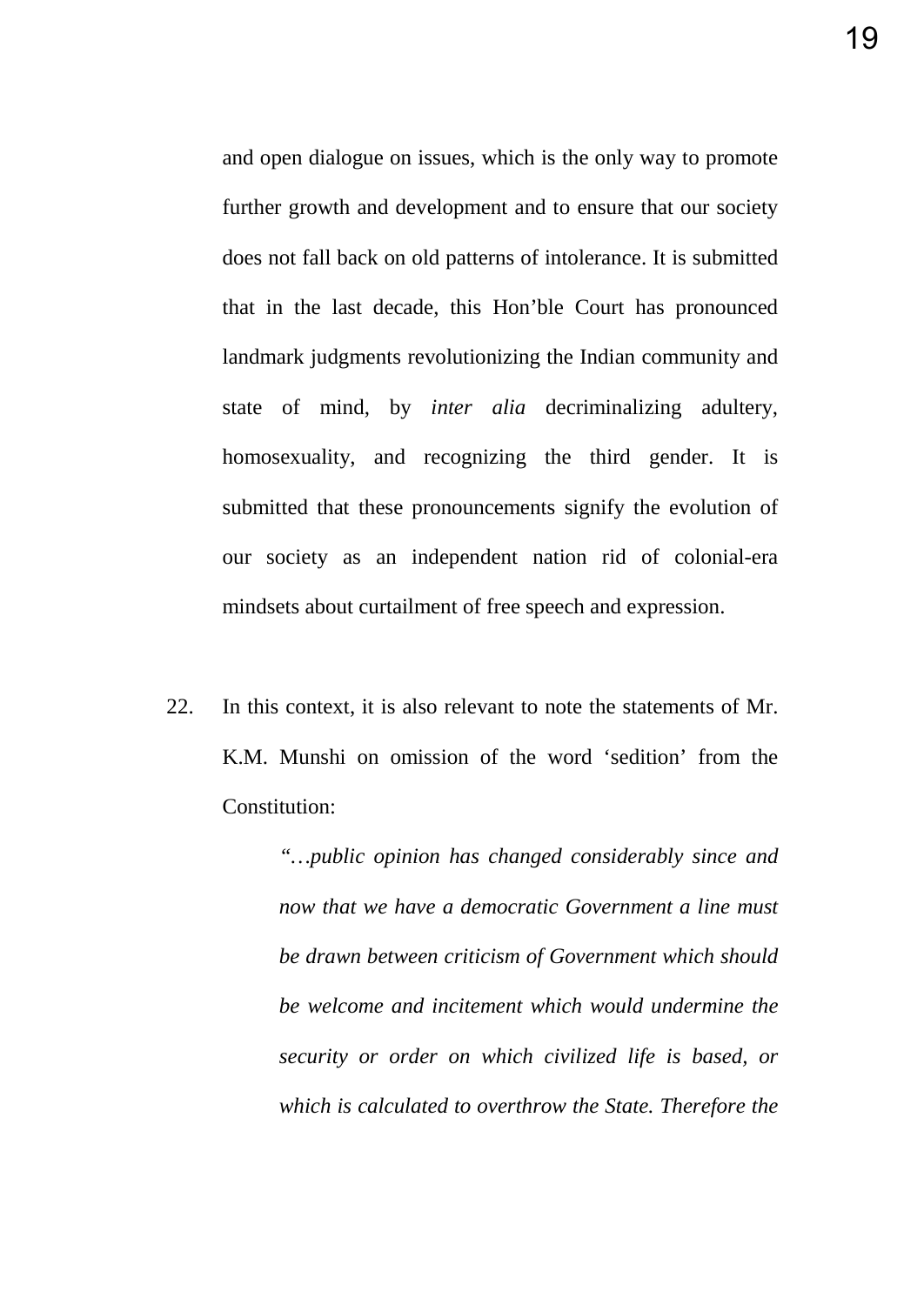*word 'sedition' has been omitted. As a matter of fact the essence of democracy is Criticism of Government. The party system which necessarily involves an advocacy of the replacement of one Government by another is its only bulwark; the advocacy of a different system of Government should be welcome because that gives vitality to a democracy.*

*…the equivocal word sedition only is sought to be deleted from the article. Otherwise an erroneous impression would be created that we want to perpetuate 124-A of the I.P.C. or its meaning which was considered good law in earlier days. Sir, with these words, I move this amendment."*

23. It was with such deliberate opinions and faith in the people of the country, that the term 'sedition' was not given a place in the Constitution, as the same wasn't considered to be a reasonable restriction on the fundamental right of free speech and expression.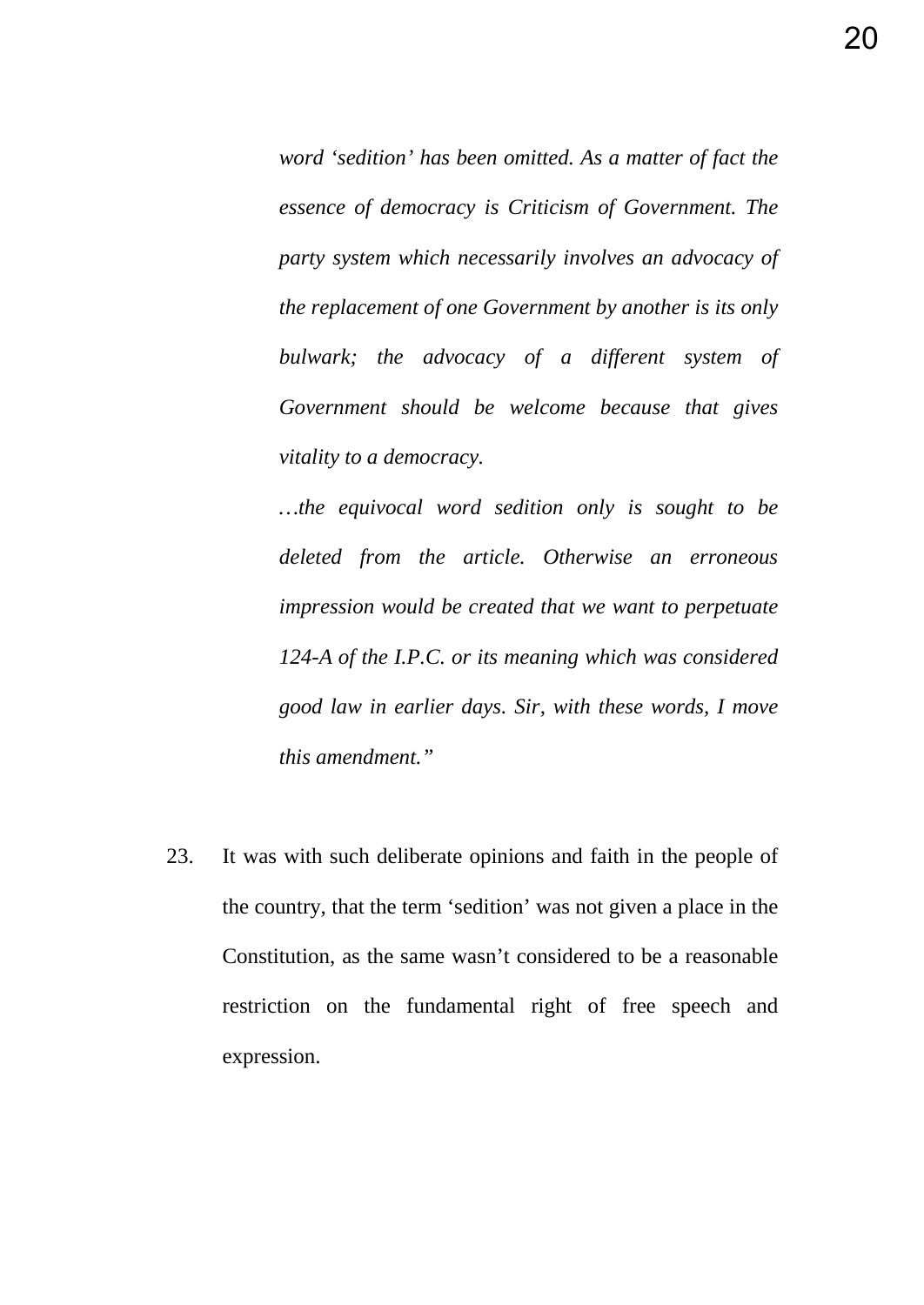#### IV. **JUDICIAL JURISPRUDENCE ON SEDITION**

- 24. The crime of seditious speech not being accepted in the Constitution, was nevertheless retained in the IPC under section 124-A of Code, used time and again by the ruling government to suppress any and all forms of dissent.
- 25. 124A IPC reads as under :

*Sedition.—Whoever, by words, either spoken or written, or by signs, or by visible representation, or otherwise, brings or attempts to bring into hatred or contempt, or excites or attempts to excite disaffection towards the Government established by law in India, shall be punished withimprisonment for life, to which fine may be added, or with imprisonment which may extend to three years, to which fine may be added, or with fine. Explanation 1.—The expression "disaffection" includes disloyalty and all feelings of enmity. Explanation 2.— Comments expressing disapprobation of the measures of the Government with a view to obtain their alteration by*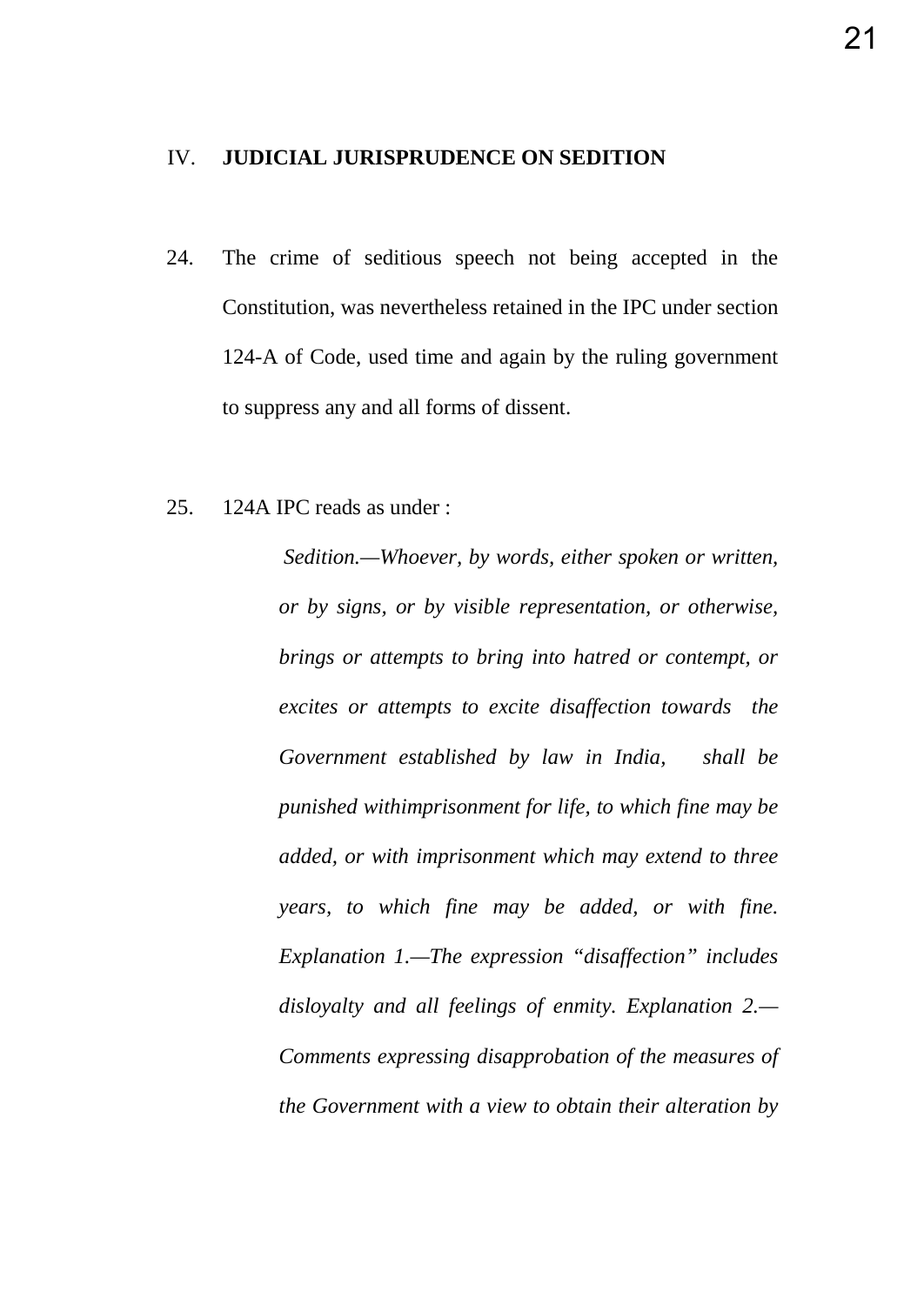*lawful means, without exciting or attempting to excite hatred, contempt or disaffection, do not constitute an offence under this section. Explanation 3.—Comments expressing disapprobation of the administrative or other action of the Government without exciting or attempting to excite hatred, contempt or disaffection, do not constitute an offence under this section.*

26. Soon after the enforcement of the Constitution, the Government of Madras purported to issue a ban on a journal called Cross Roads, printed, published and edited by Mr. Romesh Thapar. This Hon'ble Court, however, refused to allow such a ban observing that only where a danger to the State is involved, can the law of sedition be applied[*Romesh Thapar vs. State of Madras AIR 1950 SC 124*]. This Hon'ble Court while holding the Madras Maintenance of Public Order Act, 1949 as unconditional, observed:

> *"Where a law purports to authorise the imposition of restrictions on afundamental right in language wide enough to cover restrictions both within andwithout the*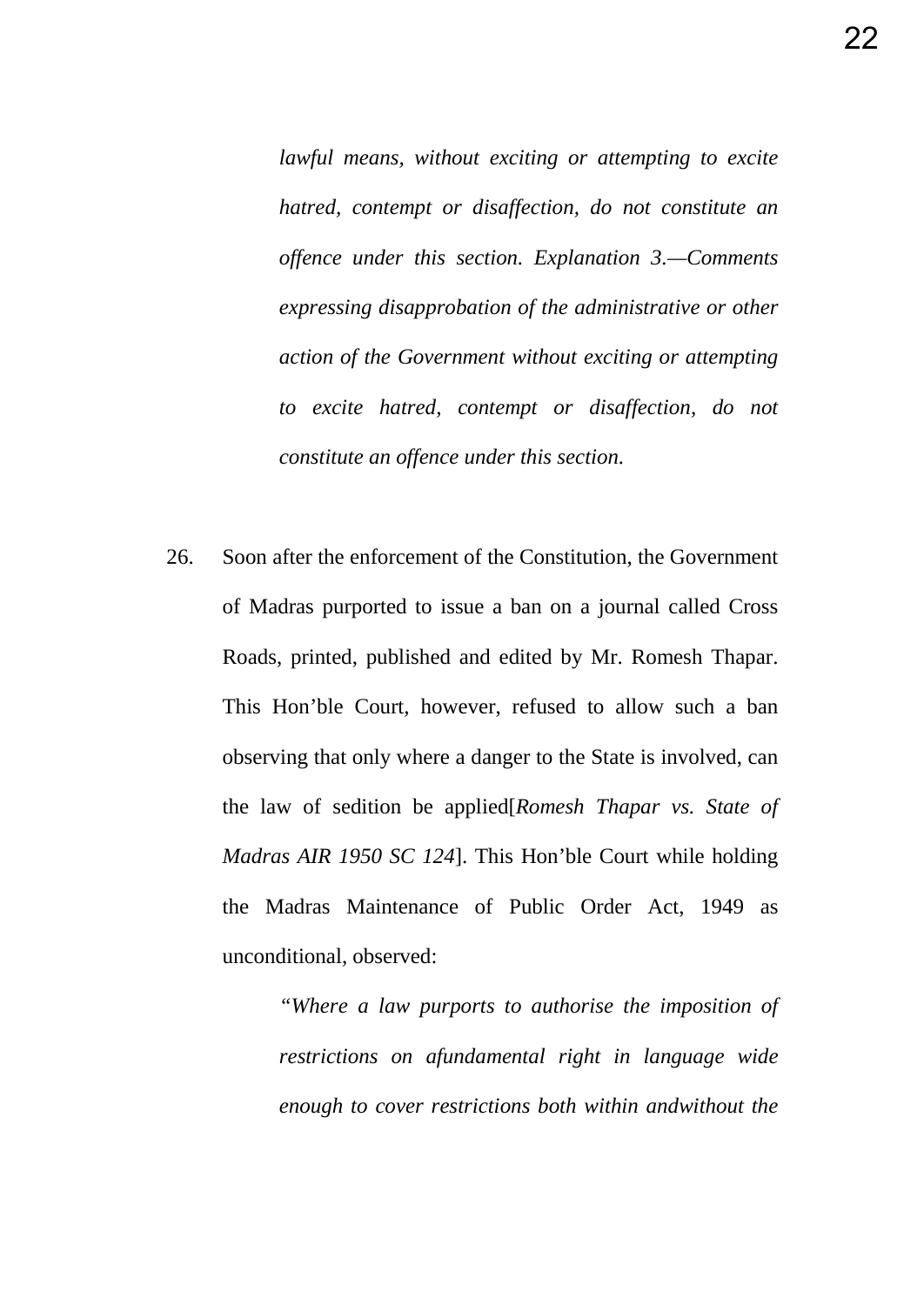*limits of constitutionally permissible legislative action affecting such right,it is not possible to uphold it even so far as it may be applied within the constitutionallimits, as it is not severable. So long as the possibility of its being applied for purposesnot sanctioned by the Constitution cannot be ruled out, it must be held to be whollyunconstitutional and void. In other words, clause (2) of Article 19 having allowed theimposition of restrictions on the freedom of speech and expression only in cases wheredanger to the State is involved, an enactment, which is capable of being applied tocases where no such danger could arise, cannot be held to be constitutional and validto any extent."* 

27. A similar reasoning was adopted by this Hon'ble Court when the Chief Commissioner of Delhi sought to pre-censor the contents of an English weekly called the *Organizer*, run by Mr. Brij Bhushan. This Hon'ble Court referred back to its judgment in *Romesh Thapar case (supra)* and observed that "*every freeman has an undoubted right to lay what sentiments he*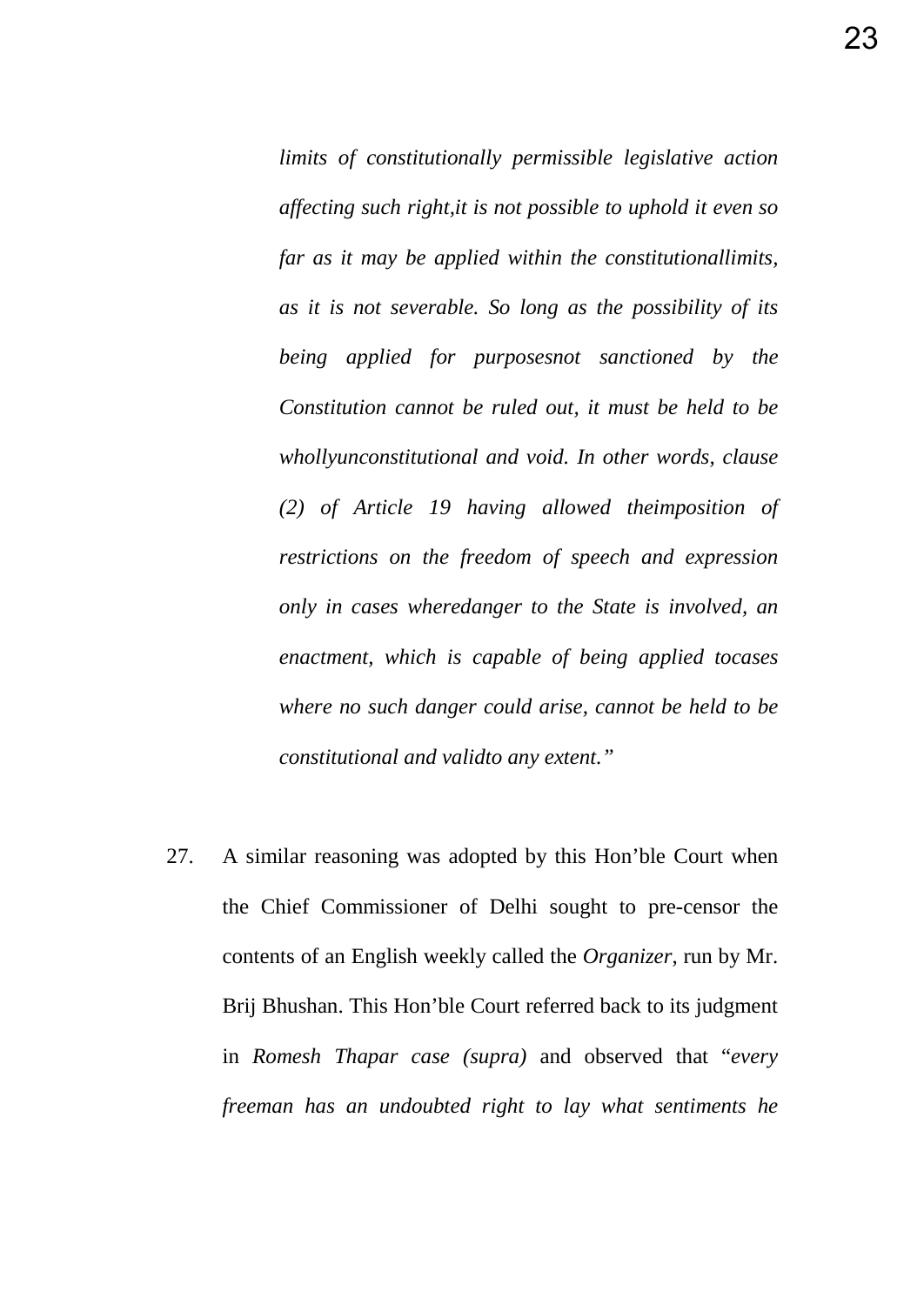*pleases before the public; to forbid this, is to destroy the freedom of the press*" [*Brij Bhushan vs. Union of India AIR 1950 SC 129*]. This Hon'ble Court while rendering the judgment held the East Punjab Public Safety Act, 1949 as unconstitutional.

28. In 1962, the constitutionality of section 124-A IPC was challenged before a five-member bench of this Hon'ble Court in *Kedar Nath Singh vs. State of BiharAIR 1962 SC 955,*  whereunder this Hon'ble Court considered the judgments in *Romesh Thapar case (supra)* and *Brij Bhushan case (supra)*, and proceeded to rationalize the law on sedition by distinguishing between 'government established by law' and the person engaged in carrying out the administration. This Hon'ble Court observed the following:

> "*any written or spoken words, etc. which have implicit in them the idea of subverting Government by violent means, which are compendiously included in the term "revolution", have been made penal by the section in question. But the section has taken care to indicate*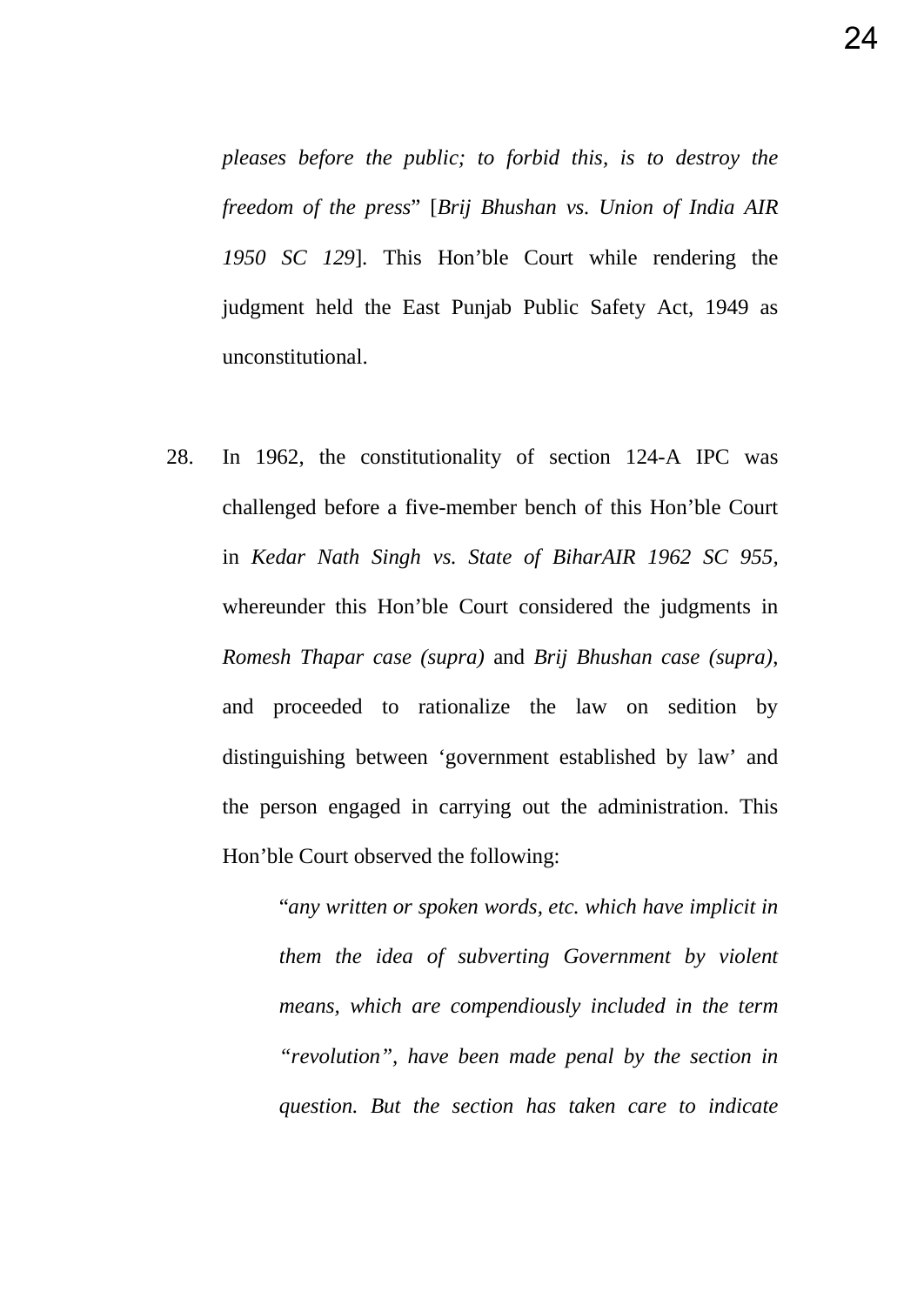*clearly that strong words used to express disapprobation of the measures of Government with a view to their improvement or alteration by lawful means would not come within the section…*

*…disloyalty to Government established by law is not the same thing as commenting in strong terms upon the measures or acts of Government, or its agencies, so as to ameliorate the condition of the people or to secure the cancellation or alteration of those acts or measures by lawful means, that is to say, without exciting those feelings of enmity and disloyalty which imply excitement to public disorder or the use of violence."* 

29. With the above observations, this Hon'ble Court proceeded to debunk the argument that use of vigorous words in writing directed to a strong criticism of measures of the government or acts of public officials come within the penal section. Therefore, the test for sedition as per this Hon'ble Court laid down in *Kedar Nath Singh case (supra)* is to see whether the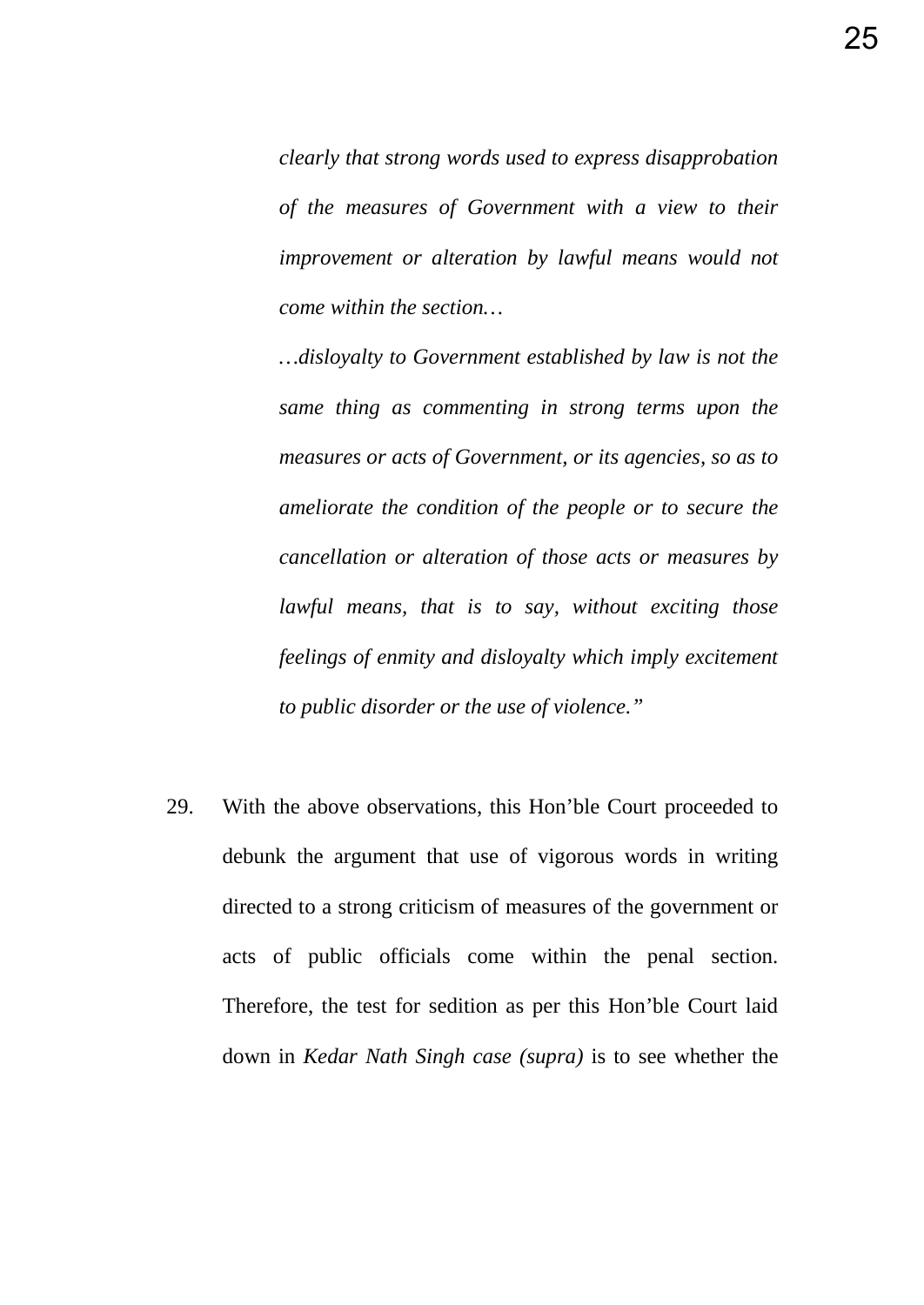seditious act subverts the institution of the government or the persons carrying out the administration.

30. It is in this background that the Law Commission of India in its Consultation Paper dated 30th August 2018 on 'Sedition' notes as under:

> "*8.2 Every irresponsible exercise of right to free speech and expression cannot be termed seditious. For merely expressing a thought that is not in consonance with the policy of the Government of the day, a person should not be charged under the section. Expression of frustration over the state of affairs, for instance, calling India no country for women', or a country that is racist' for its obsession with skin colour as a marker of beauty are critiques that do not threaten' the idea of a nation Berating the country or a particular aspect of it, cannot and should not be treated as sedition. If the country is not open to positive criticism, there lies little difference between the pre- and post-independence eras. Right to*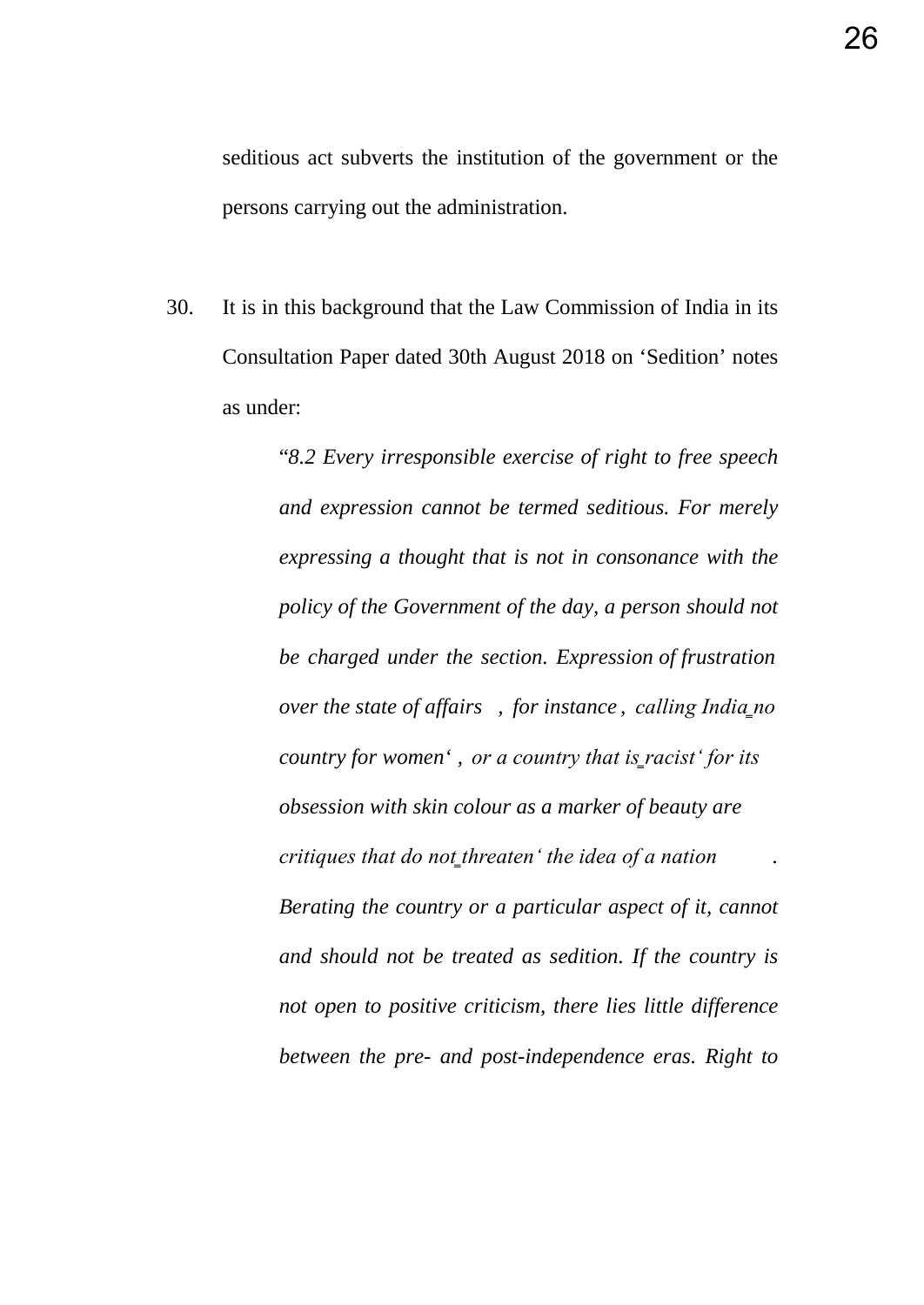*criticise one's own history and the right to offend are rights protected under free speech.*"

[Emphasis supplied]

- 31. It is submitted that the test laid down in *Kedar Nath Singh case (supra)* offers a pedantic approach towards the crime of sedition, without taking into consideration that the very existence of the provision incriminating seditious speech, combined with the fact that the same is a cognizable offence, is an excuse for public officials to harass media professionals and journalists, who often spend months in jail awaiting their trial to adjudge whether their actions are seditious or not. As one of the rare crimes, which do not require an ingredient of *mens rea,*  the imposition of section 124-A IPC over journalists who are merely doing their jobs, is arbitrary,excessive and completely disproportionate.
- 32. It is submitted that this Hon'ble Court while rendering the judgment in *Kedar Nath Singh case (supra)* had proceeded on the reasoning that the citizens require some hand-holding to get used to the idea of a democratic nation, as opposed to colonial

27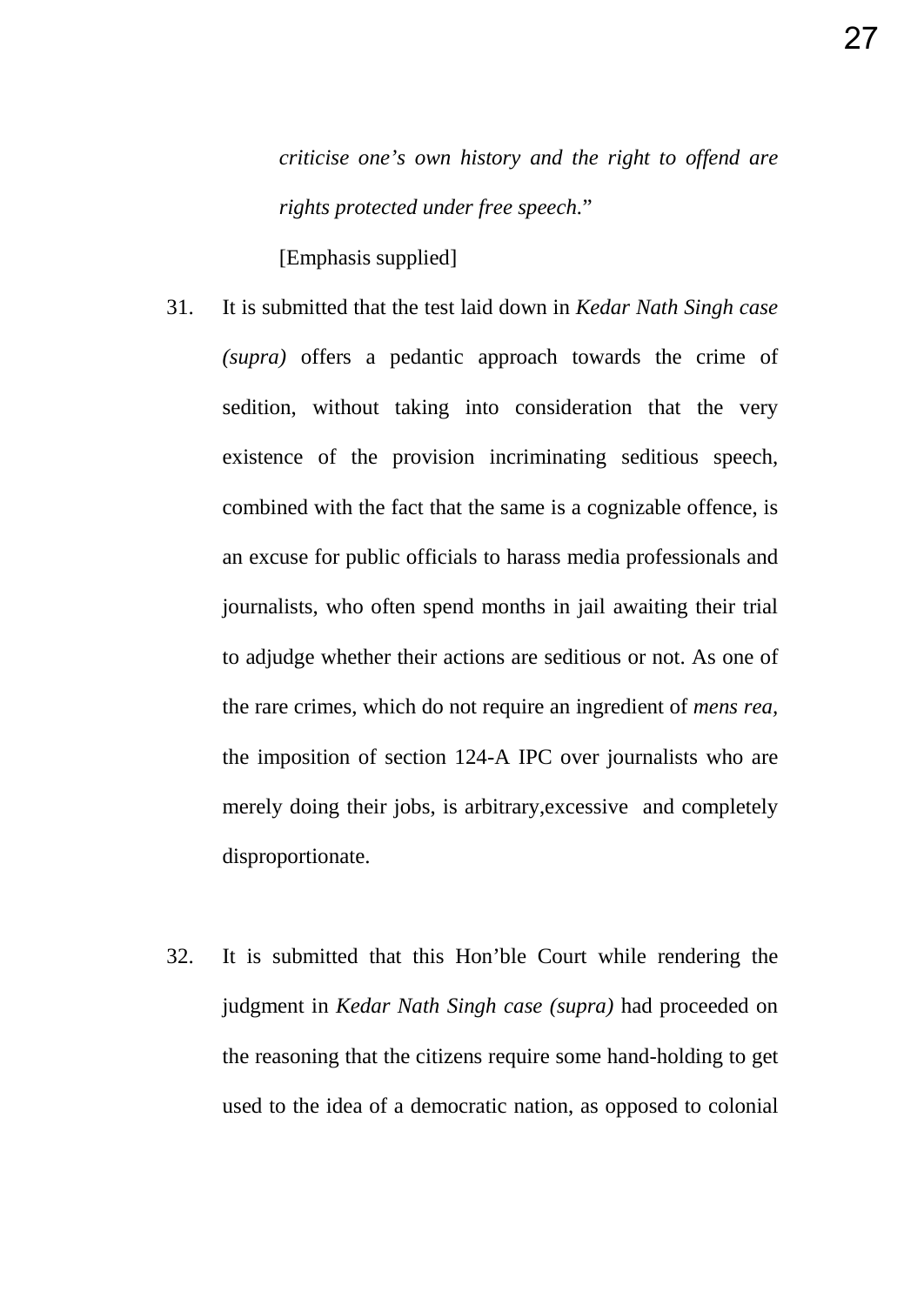imperialism whereunder the culture of rebellion was predominant. However, in the last sixty years since the *Kedar Nath Singh case (supra),* there has been a sharp rise in the literacy and awareness of the citizens of this country, and the fundamental rationale that forms the very basis of *Kedar Nath Singh* (*supra*) no longer exists, and therefore requires reimagination by this Hon'ble Court especially in light of the rise of youth activism, independent journalism, and progressing levels of education.

33. In this context, it is relevant to refer to this Hon'ble Court's judgment in *Shreya Singhal vs. Union of India (supra),*  wherein while deliberating on the constitutionality of section 66A of the Information Technology Act, 2000, this Hon'ble Court referred to the test of 'chilling effect'. This Hon'ble Court has held the vice of 'chilling effect' to be a good ground for declaring a law unconstitutional:

> *"We, therefore, hold that the Section is unconstitutional also on the ground that it takes within its sweep protected speech and speech that is innocent in nature*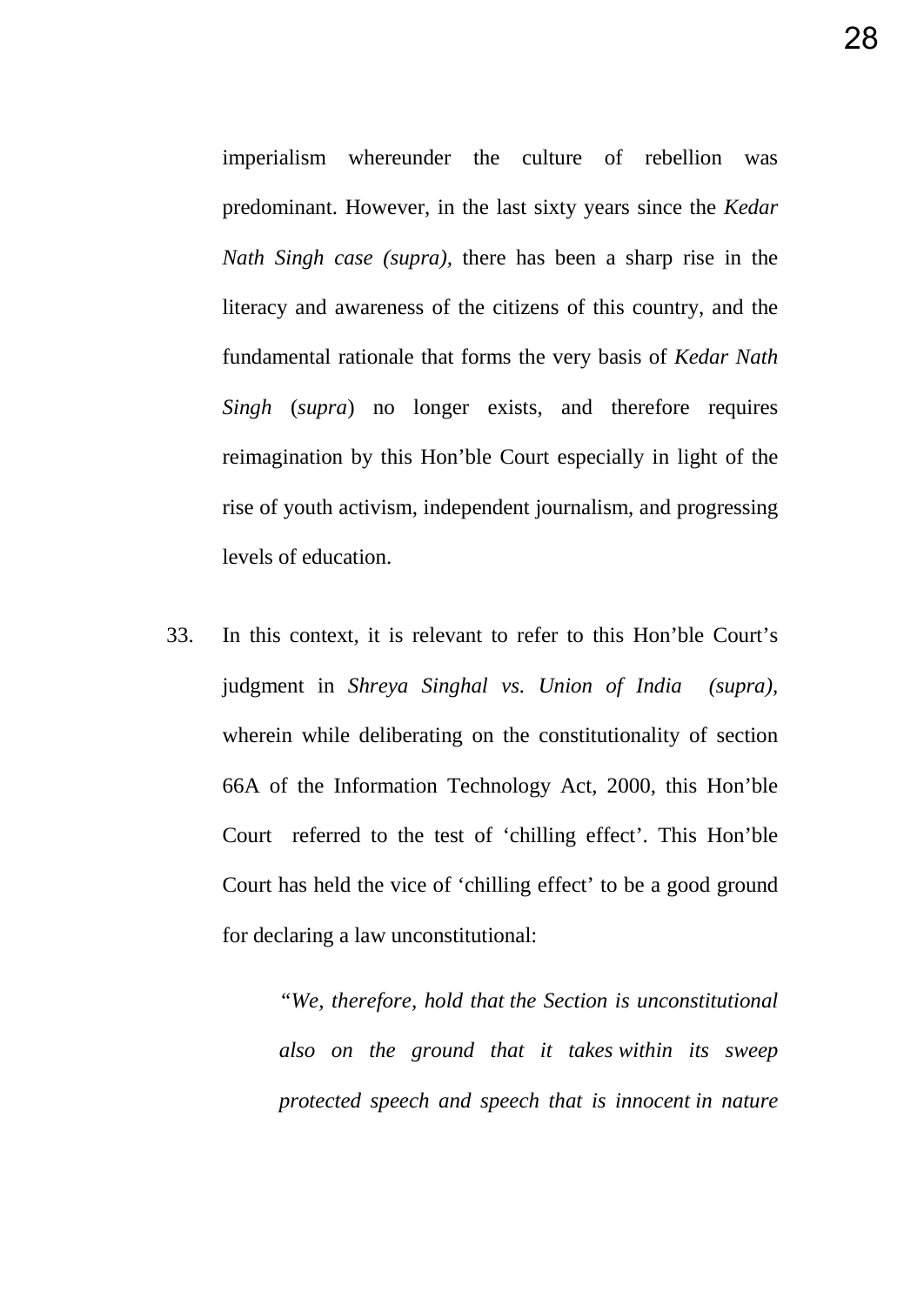*and is liable therefore to be used in such a way as to have a chilling effect on free speech and would, therefore, have to be struck down on the ground of overbreadth."*

34.It is submitted that section 124-A IPC casts such a wide net on the speech andwriting of media professionals, that virtually any opinion on any subject would be covered by it, as any serious opinion against the governmental measures and actions, are presumed anti-government (or anti-national, to use the prevalent street slang) and seditious by the public officials. In fact any valid criticism or opinion of any legislation, policy or measures taken by the Government is interpreted to mean '*disaffection towards the Government established by law'*  The term '*disaffection towards the Government established by law'* is vague, ambiguous, is capable of being interpretated subjectively and is regularly misused as a tool to persecute political dissent. Therefore Section 124 A IPC is not in consonance with the principles of law pronounced in various judgments of the Hon'ble Supreme Court, including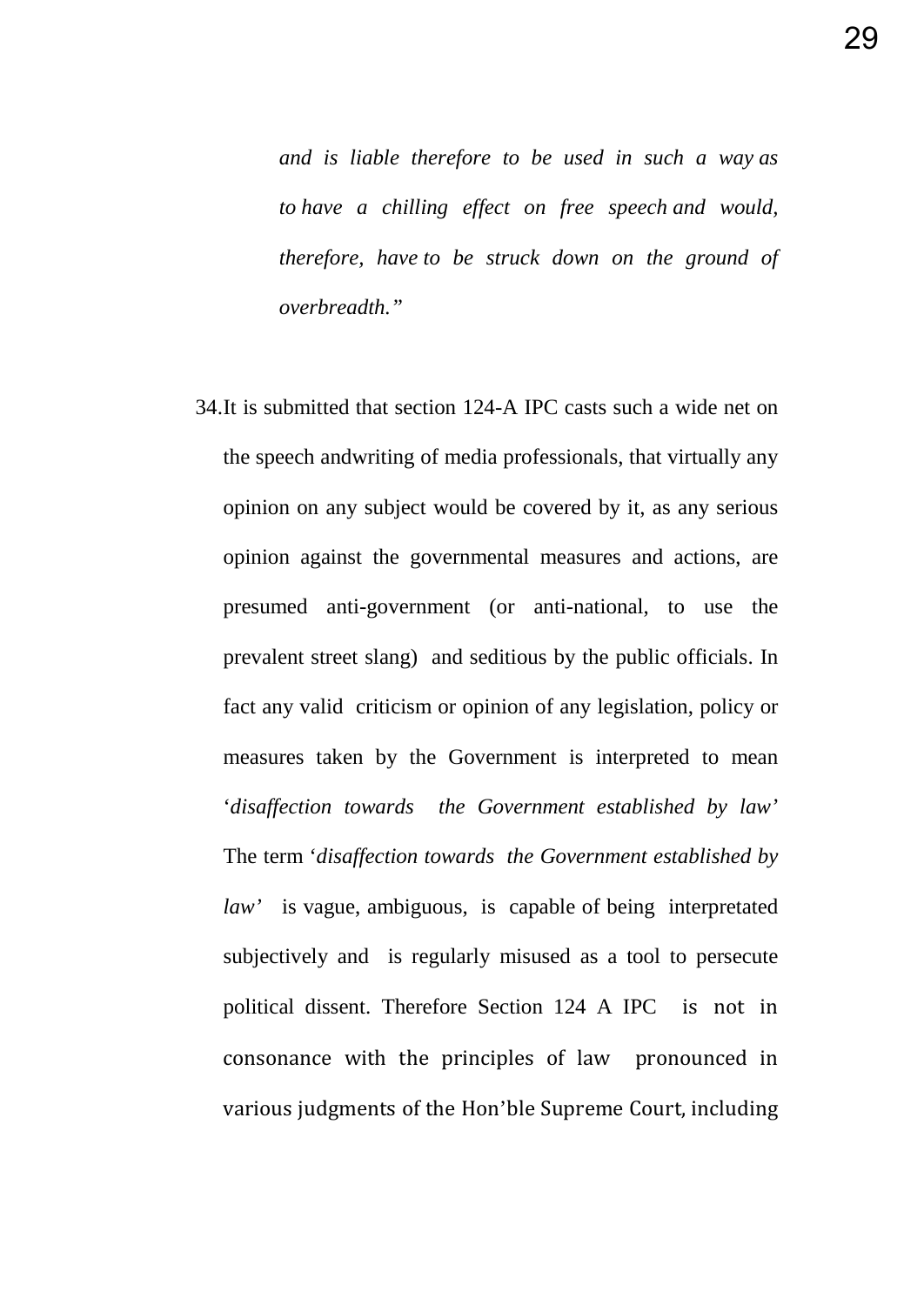in the judgment in *Shreya Singhalvs Union of India (supra).*The Section gives excessive and concentrated executive discretion inbuilt into it which permits the blatant abuse, is a non bailable offence where a person can be given imprisonment for life.

- 35.In testing the constitutionality of a criminal offence presently engrafted and understood in law, the right of the press to report must be adjudged from the perspective of the supervening and all-important right of the public to know in any modern democracy.
- 36. The report released by Free Speech Collective entitled "*Behind Bars- Arrest and Detention of Journalists in India*" reveals that 67 cases have been lodged against journalists in 2020 as opposed to 10 cases in 2010. The sharp increase in the number of cases demonstrate the rising censorship imposed upon the media professionals under the garb of sedition and similar offences under state statutes.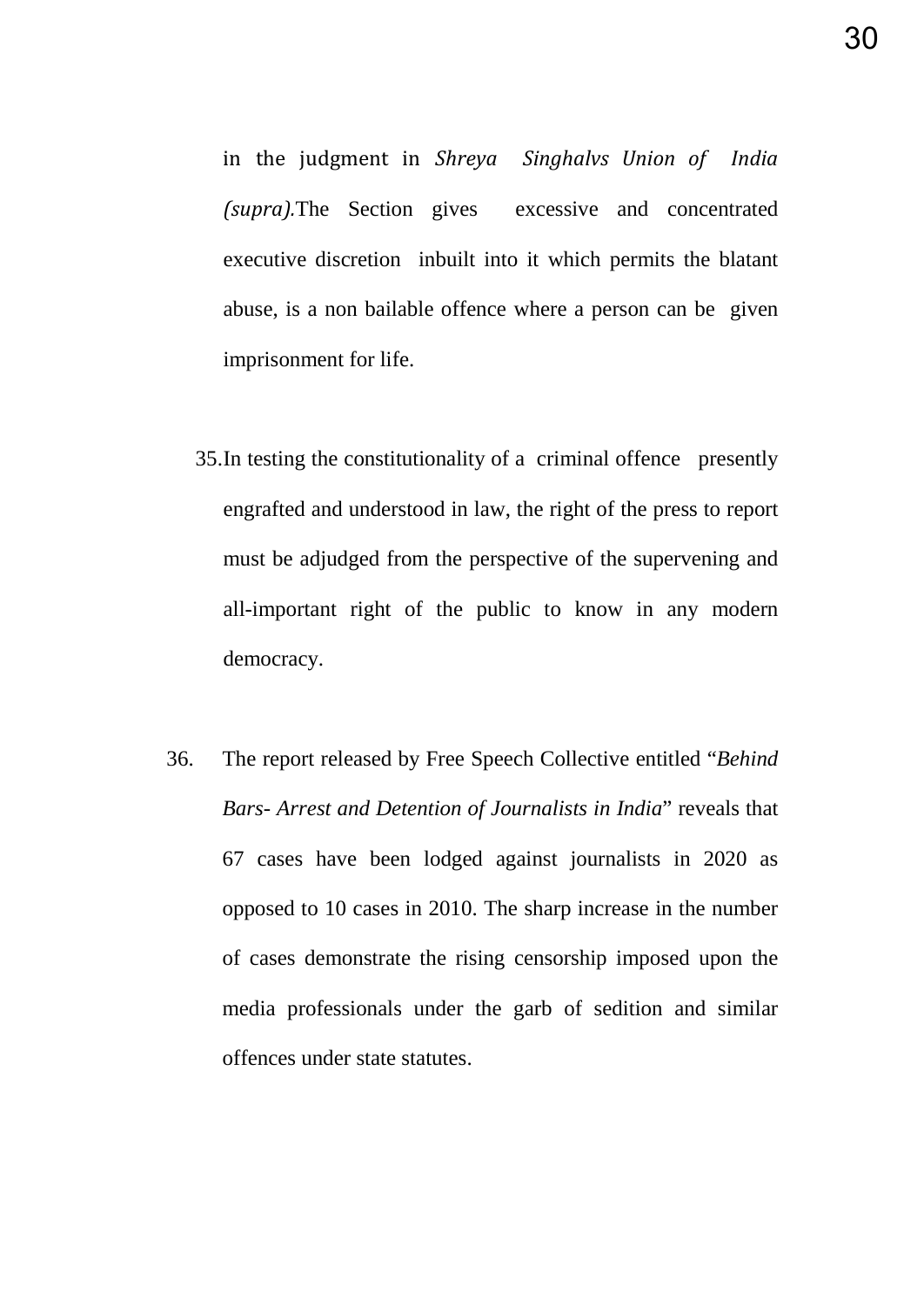True copy of the report released by Free Speech Collective entitled "*Behind Bars- Arrest and Detention of Journalists in India*" is annexed as **ANNEXURE C**.

- 37.It is now settled that a legislation which, in its operation and effect, is disproportionately harsh or onerous to the object sought to be achieved or the mischief sought to be addressed, is not a "reasonable restriction" within the meaning of Article 19(2) of the Constitution and would not pass muster under that provision. Sections 124A of the Indian Penal Code fails this standard or test of a "reasonable restriction" under Article 19(2) of the Constitution for the reasons stated herein and therefore, even though " sedition" may be a ground for enacting law to abridge the right to freedom of speech and expression guaranteed under Article 19(1)(a) of the Constitution, Section 124A IPC does not fulfill the constitutional requirements of being such reasonable restriction.
- 38. The Applicant submits that many countries including the United Kingdom the legislation on sedition has been repealed.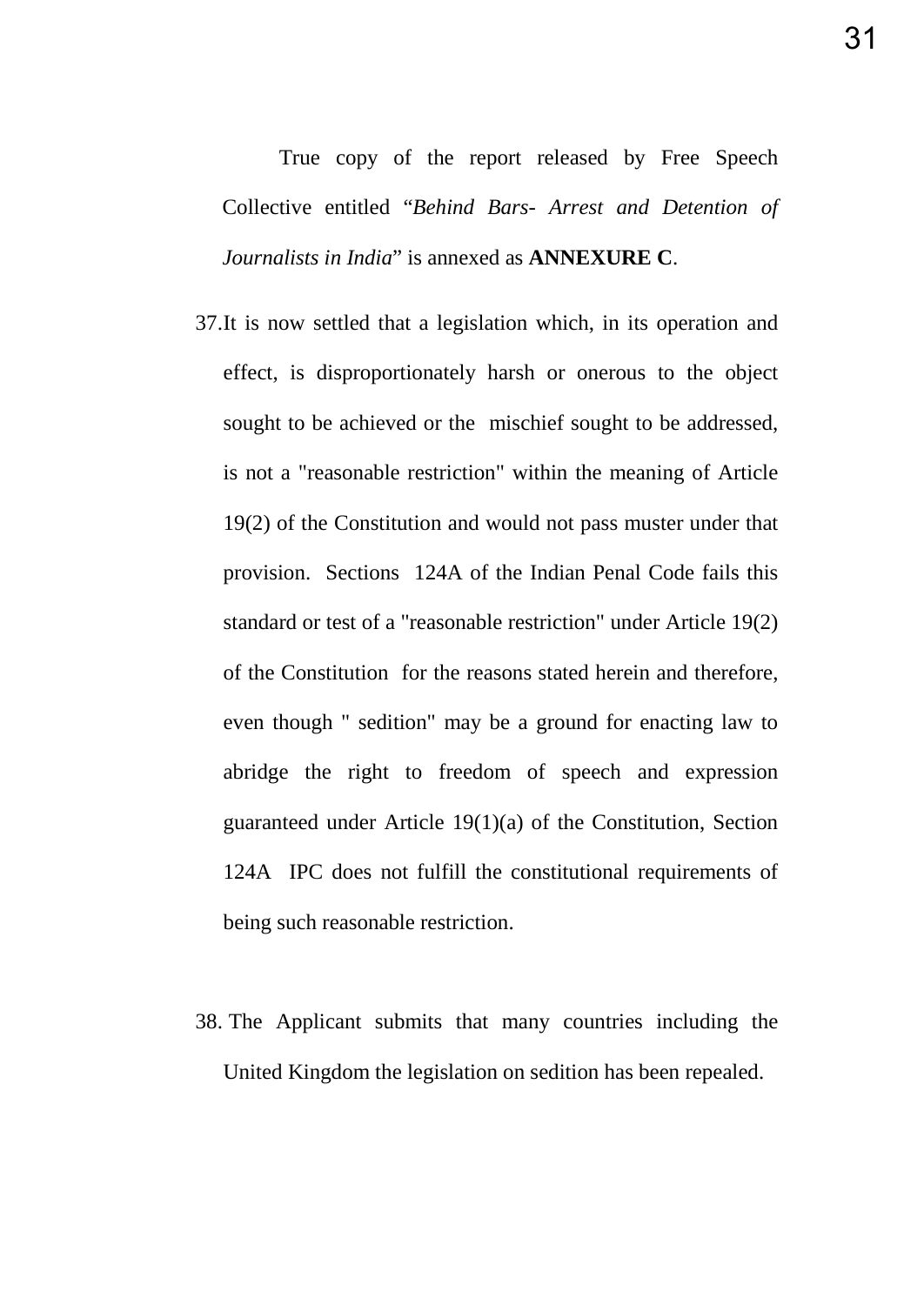- 39.It is submitted that this Hon'ble Court in*S. Khusboo v. Kanniamal & Anr AIR 2010 SC 3196* had appropriately opined that "*we must lay stress on the need to tolerate unpopular views in the socio-cultural space. The framers of our Constitution recognized the importance of safeguarding this right since the free flow of opinions and ideas is essential to sustain the collective life of the citizenry. While an informed citizenry is a pre-condition for meaningful governance in the political sense, we must also promote a culture of open dialogue when it comes to societal attitudes*".
- 40. It is submitted that in the global age of internet, where free flow of ideas has attained more significance than ever, it is pertinent that the unreasonable restriction of sedition be abolished, especially vis-à-vis the media professionals who are impeded in their jobs with arbitrary arrests and detainment. It is submitted that in this day and age, the crime of sedition finds no place in our laws and it is humbly prayed that section 124-A of the IPC be ruled unconstitutional in view of the reasons detailed in preceding paragraphs.